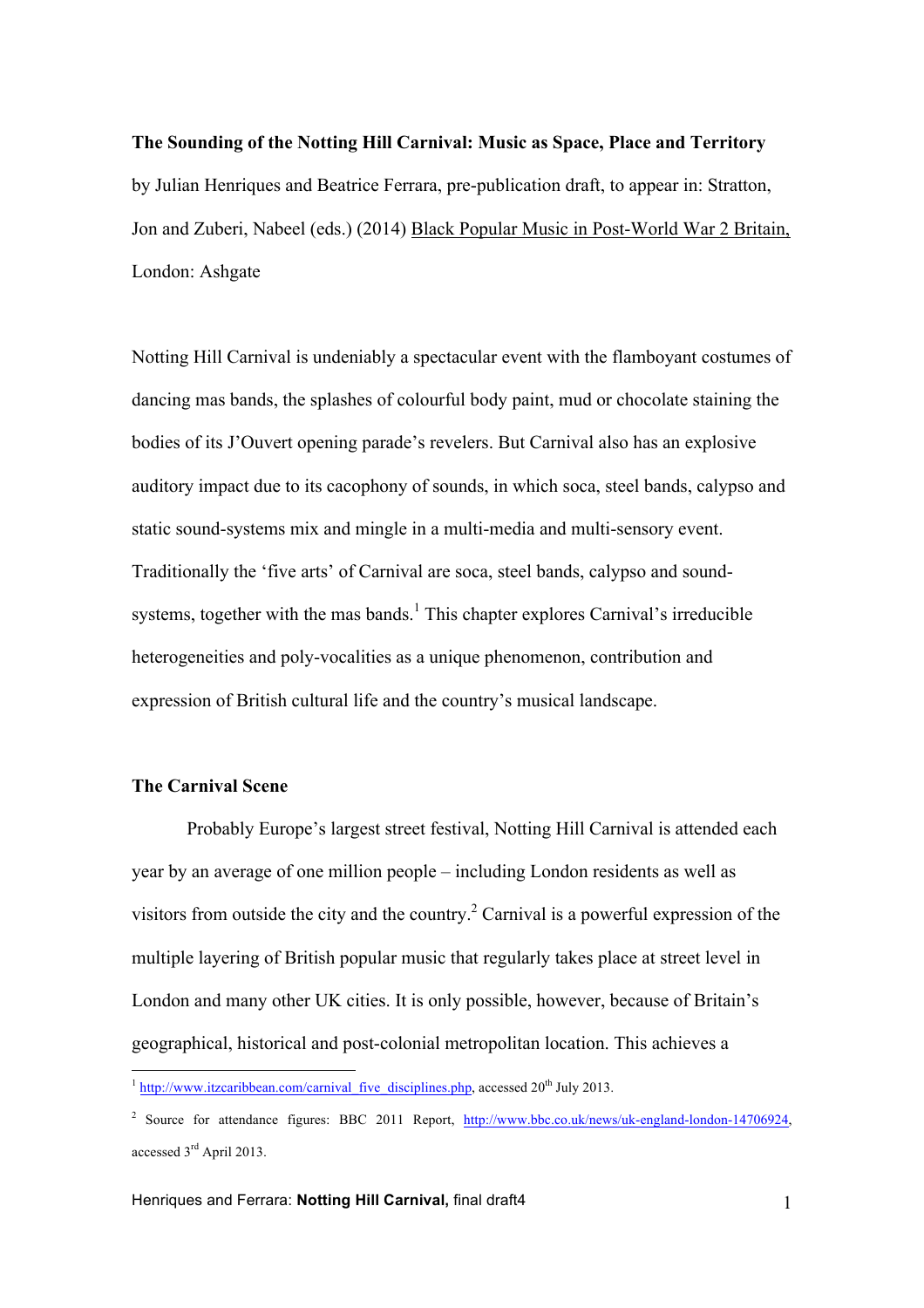distinctive West Indian or Caribbean event composed uniquely out of the different island cultures, of Trinidad and Tobago and Jamaica. Observation, audition and interviews with participants at the 2012 Carnival provide a rich set of research materials to explore these issues. This chapter argues that the qualities of Carnival's acoustic space afford an understanding of its unique contribution to the British music scene in terms of the mixing, mashing and interference between different musical traditions. These help us to understand how Carnival's distinctive London street location makes it different from other similar events, such as a music festival.

Carnival has it origins in the particular political and cultural history of the local area of Notting Hill, presenting a very different picture of this part of West London than the film of that name.<sup>3</sup> In brief, Carnival celebrates Caribbean and black diasporic London, whereas the 1999 romantic comedy with Hugh Grant and Julia Roberts painted an exclusively white picture of the same streets. Appropriately enough, the event can be said to have a two mothers, as Abner (1993) relates, one from Hungary, the other from Trinidad and Tobago. The Hungarian Rhaune Laslett (1919-2002), president of the London Free School, initiated the Notting Hill Fayre in 1965 'to promote cooperation and understanding between people of various races and creeds through education and through working together'. <sup>4</sup> The Trinidadian journalist and Communist political activist Claudia Jones (1915-1964) was the instigator of the first Mardi-Gras style carnival which was held in 1959, becoming an annual event in 1965, the year after her death. By then the Notting Hill area had developed a reputation as an epicentre for both London's

 <sup>3</sup> *Notting Hill*, dir. Roger Mitchell, 1999.

<sup>4</sup> *Kensington News*, 23rd July 1966.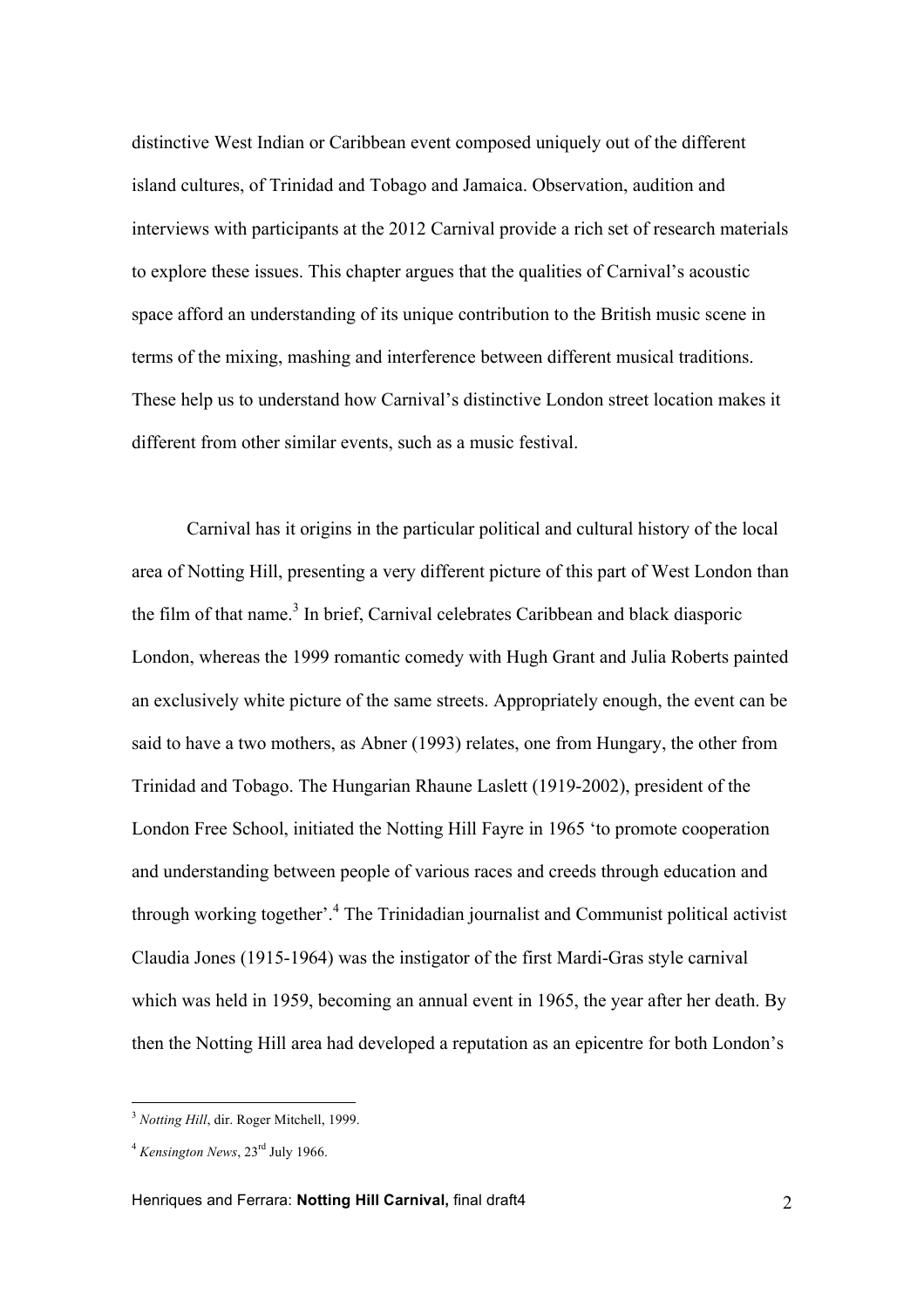alternative arts and music scenes and race politics. In 1959 there had been white on black race riots in Notting Hill, then the stronghold for the fascist Oswald Mosley's Union Movement and Colin Jordon's White Defence League.<sup>5</sup>

In many ways, Carnival today has remained true to its founders' inspiration. Though now a highly commercialized operation, it remains a street festival. At the same time, with the regulation of sound and the clashes with police in 1976, it has also provided a site for contestation and confrontation between police, local government, residents and Carnival goers in the context of racialised British politics. But Carnival continues to achieve a unique Caribbean quality that is composed out of the different island cultures each contributing with tastes, sounds and styles to the Carnival. However, Notting Hill Carnival is far from entirely unique. It resonates with the rhythms of an international circuit of black Carnivals, such as Barbados 'Cropover', Grenada Carnival, Guyana 'Mash', Canadian 'Caribana' in Toronto, the US 'Labour Day Festival' in Brooklyn, 'Vincy Mas' in St. Vincent.<sup>6</sup> In addition, it also connects with sonic events such as Jamaican dancehall sessions, the British club scene and international steel band competitions.

At the same time, Notting Hill Carnival recalls the multi-faceted tradition of European Carnival – especially for the central position herein occupied by the body, the durational character of time, and those practices commonly expunged out of

 $5$  http://www.vaguerants.org.uk/wp-content/pageflip/upload/TL/timelinechap10.pdf, accessed  $3<sup>rd</sup>$  April 2013.

<sup>&</sup>lt;sup>6</sup> For an insightful study into the distinctive role of the rhythms of Carnival in the formation of circum-Caribbean cultures, see Martin Munro, *Different Drummers. Rhythm and Race in the Americas* (Berkley CA, 2010).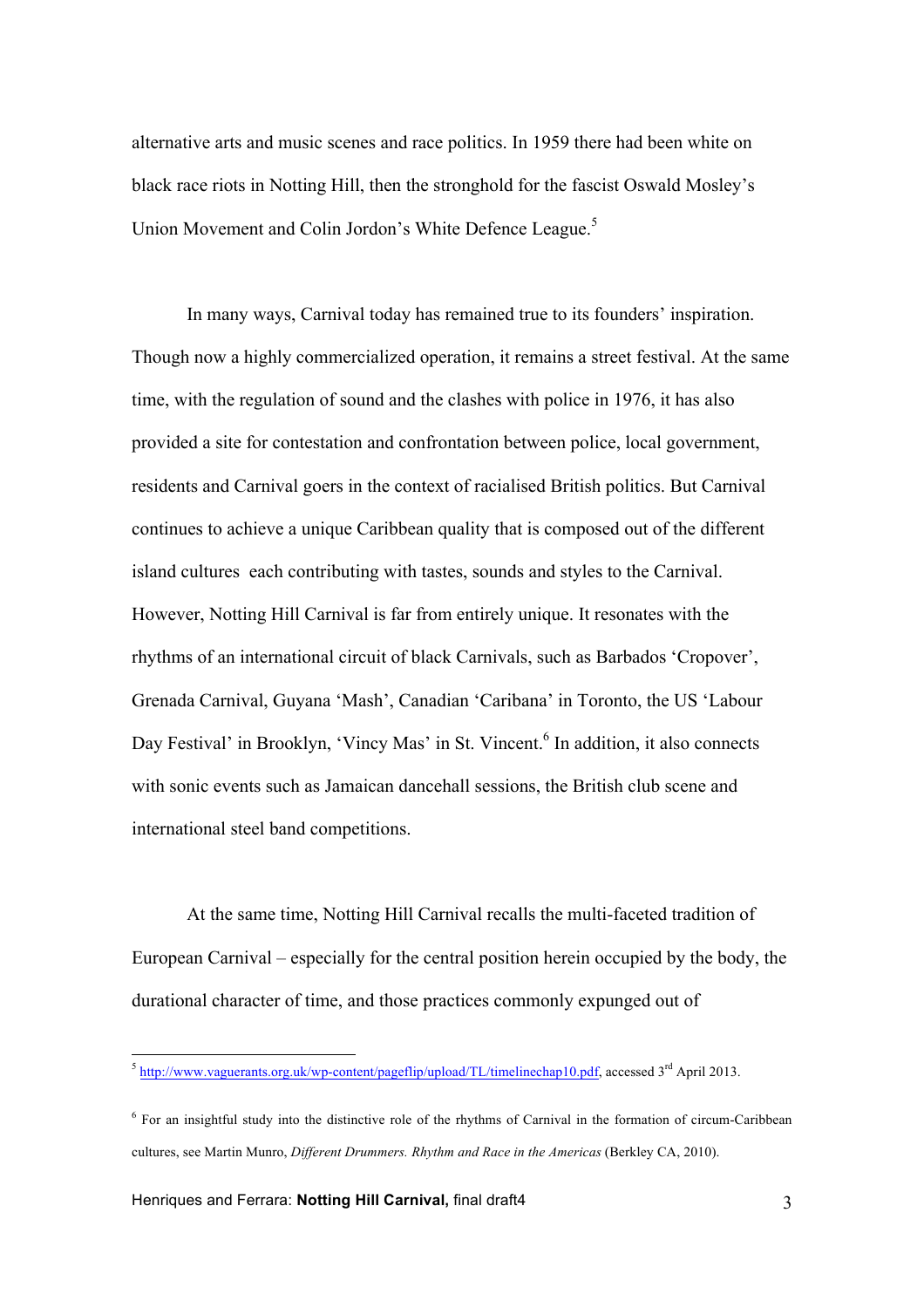'normalised' life. Not incidentally, the European Carnival qualified as a temporary disruption of the social order especially by way of its excessive corporeal character. Addressing the political implication of this inversion of scales and values, Bakhtin in fact dubbed the carnivalesque body as an expression of the 'absolute lower stratum' in the cosmic order. Here 'lower' indicated the inversion of traditional social hierarchies (from top-down to bottom-up) and the pre-eminence of the corporeal functions associated with the lower parts of the body (guts, bottom, genitalia) and the lower level of the earth (soil, ground, dirt).<sup>7</sup> Baseness, sexuality, reproduction, and the pull towards the street also mark the choreography of Notting Hill Carnival – thus re-performing what has been famously called 'bass culture', in the multiple senses of 'base,' 'bassoriented' culture and bottom/s up.<sup>8</sup> This is also evident in the reveling in mud, paint and chocolate taking place early in the morning on the Carnival's opening event called J'Ouvert and in the frequent performance of the 'wheelbarrow' dance act during the parades<sup>9</sup>

# **[Insert Fig. 1 here – Couple performing the wheelbarrow dance covered in paint. © Beatrice Ferrara]**

# **The Sounding of Carnival**

 <sup>7</sup> Mikhail Bakhtin, *Rabelais and His World* (Bloomington IN, 2007).

<sup>8</sup> Julian Henriques, Sonic Bodies. Reggae Sound Systems, Performance Techniques and Ways of Knowing (London & New York NY, 2011), p. 17. See also, Mimi Sheller, *Citizenship from Below: Erotic Agency and Caribbean Freedom*, (Durham: Duke University Press, 2012).

<sup>&</sup>lt;sup>9</sup> To testify to the cultural mixing of Carnival, the J'Ouvert (also written as Jouvert) event derives from Trinidad  $\&$ 

Tobago's Carnival traditions, while the wheelbarrow is a typical act of Jamaican dance choreography.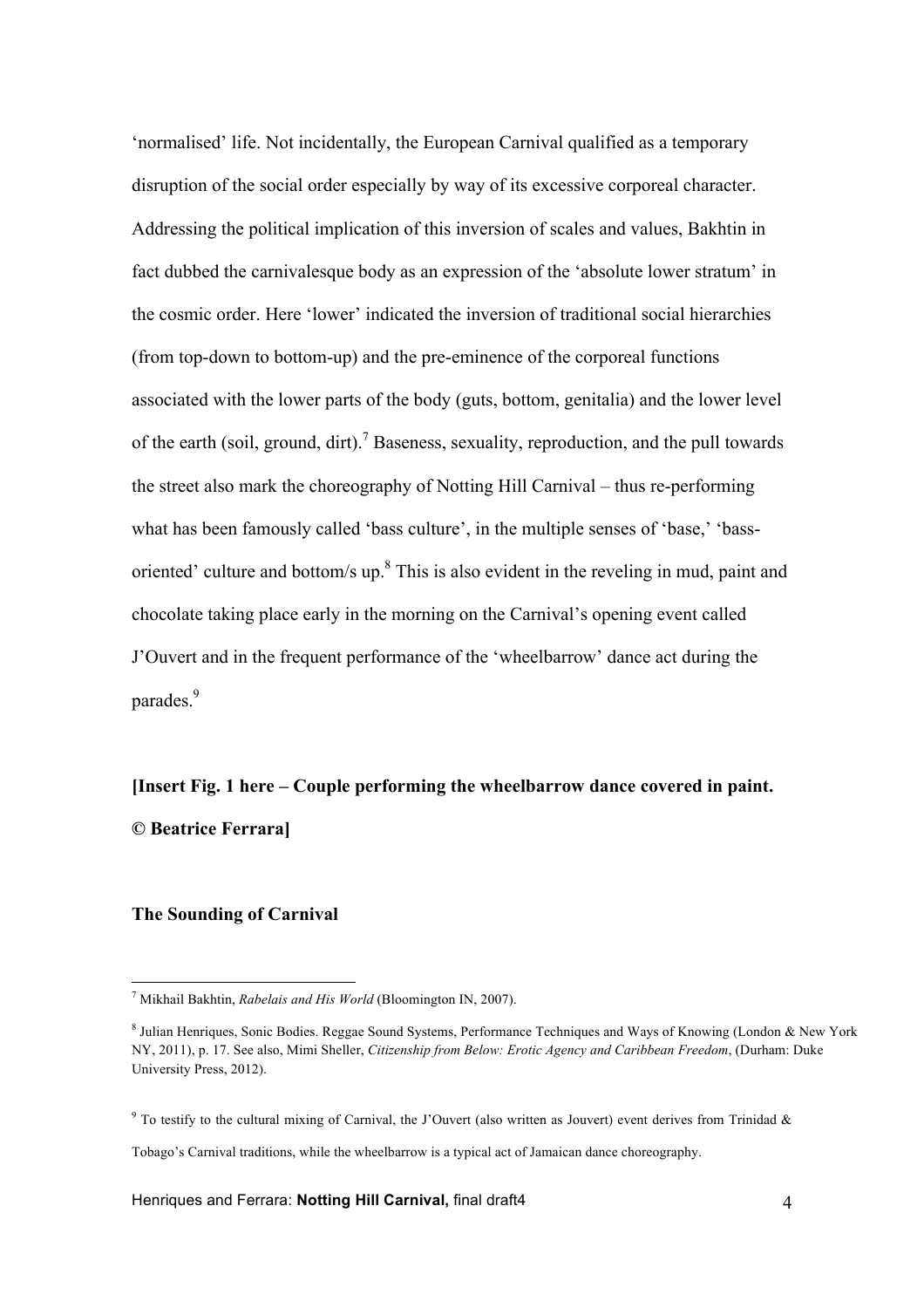This chapter approaches Carnival from a particular point of listening, rather than a point of view. As a methodological approach, the thinking through the *sounding* of Carnival helps to draw attention to the reciprocal relationship between convergent and divergent sociocultural forces, simultaneously shrinking and expanding, local and global, both centripetal and centrifugal. In the manner of the compression and rarefaction of sound waves themselves, this reciprocating dynamic is expressed across the spectrum of frequencies, media and cultural traditions of sounding. Carnival is an amplifier and accelerator for these processes. In one direction there is the *mixing*, as a rushing-in, drawing-together, inhaling and concentrating of implosive musical energies. In the other there is the *circulation*, as a rushing-out, spreading-out and exhaling of explosive diasporic diffusion. Sounding is expressed in the intensive affects of its embodiment by the Carnival-goers, in the spatial location of the loci of sounding in the Carnival area, as well as in the extension, claiming and celebrating of the space of sounding as a territory – through movement in the dancing and parading. The sounding of Carnival is nothing if not an energetic emergence, as with auditory propagation itself, reaching its resounding crescendo on the August Bank Holiday Weekend.

The use of the verb 'sounding' is an attempt at unsettling the assumption that 'sound' is a thing in itself. Sounding is the corporeal and sociocultural as well as the auditory dynamics of sound. It refers to the activities carried out by, through and for, the making of a sound. Sounding is a kinetic activity, requiring agency, making and becoming; in short, a social and cultural practice.<sup>10</sup> This provides both a description of

<sup>&</sup>lt;sup>10</sup> Julian Henriques, 'Sonic Diaspora, Vibrations and Rhythm. Thinking through the Sounding of the Jamaican Dancehall Session', *African and Black Diaspora* (1) 2 (2008): pp. 215 – 236.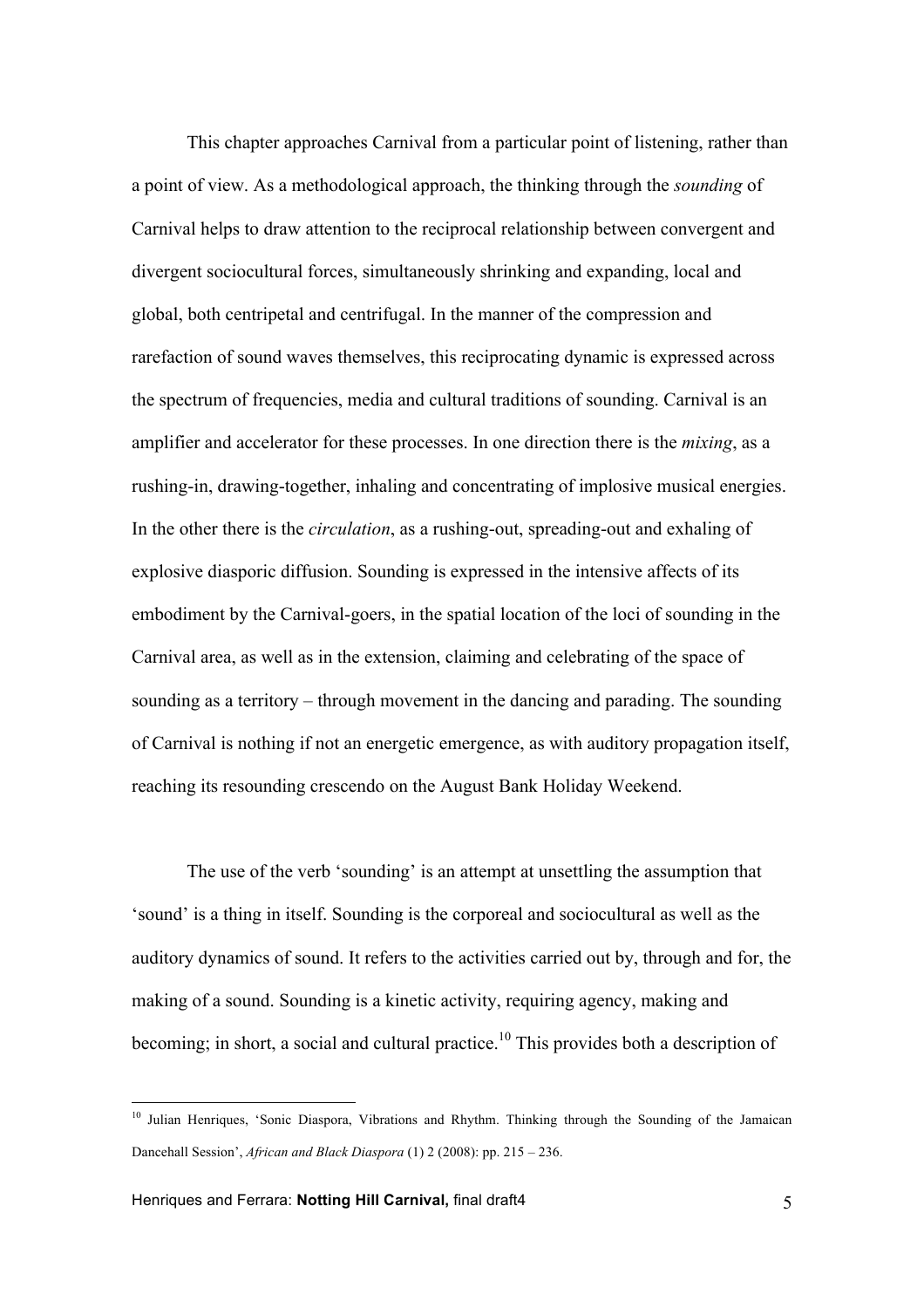the sound of Carnival, as well as a way of understanding its place and role in the development and transformation of black music in the UK. Carnival is nothing if not a *resounding* event.

In taking the step towards sounding and thinking through sound, one idea that has proved to be most productive is Christopher Small's concept of *musicking*, that is all the activities and media that go into music making, from those that build the instruments, the stage and most importantly the audience itself.<sup>11</sup> Small's example of musicking is a classical symphony orchestra concert, but the multi-media character of performance is perhaps even more evident in Carnival. In addition, the concept can easily be reverse engineered, as it were, onto Hebdige's use of bricolage that provided the lynchpin of his classic study of the British Punk scene.<sup>12</sup> Indeed, this is what the idea of musicking helps achieve, that is, a methodological move from musical forms and structures, to social and cultural processes.

The move from music as object to musicking as activity also serves to promote another important concept for thinking through sound. This is the idea of sound as the organizing principle of music, that is, to the opposite of how music is conventionally understood as the organization of sound. Interestingly, this shift has been grasped both in the European avant-garde classical tradition, with for example Pierre Schaeffer's

 <sup>11</sup> Christopher Small, *Musicking. The Meaning of Performing and Listening* (Hanover NC, 1998).

<sup>12</sup> Dick Hebdige, *Subculture. The Meaning of Style* (London & New York NY, 2007). See also, as an example of stylistic repurposing, Al Fingers, *Clarks in Jamaica* (London, 2013).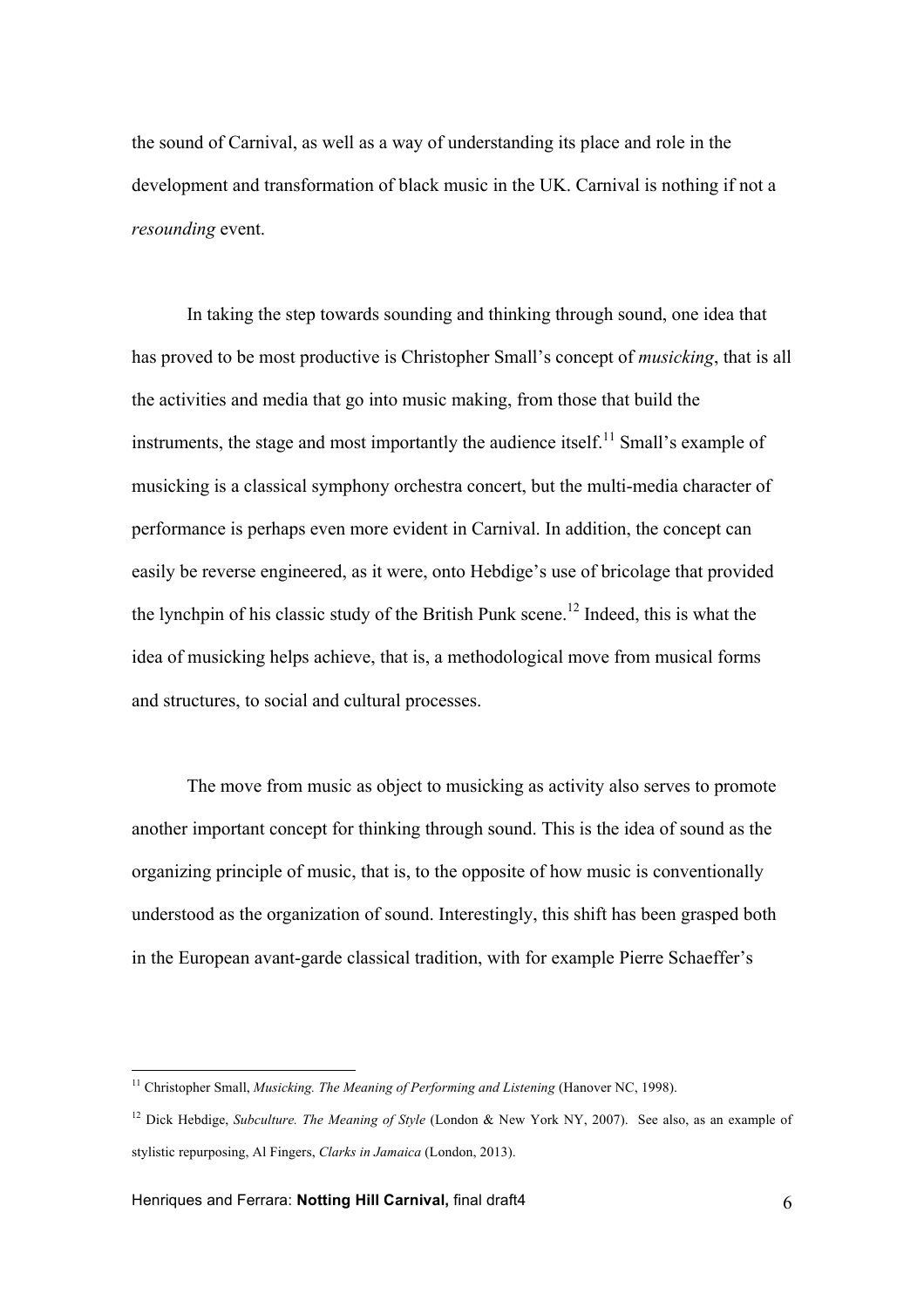musique concrète in the 1940s, as well as in popular culture.<sup>13</sup> Reggae dub producers, such as King Tubby and Lee 'Scratch' Perry in 1960s Jamaica, also reduced music to its constituent sounds through echo delays and reverb, extracting all but a hint of lyric and removing most middle frequency for treble and drum and bass to dominate.<sup>14</sup> It is also the sound of music that defines a genre, that is, what is commonly called a musical 'groove'. While music is often associated with social and cultural processes and traditionally investigated taking the auditory as a meaningful 'research object' to decode, sound as such exceeds the limits of meaning-based analysis of music, plunging into a much more physical dimension. This also allows consideration of the depth, immersive character, and mechanic and machinic dynamics of auditory events.<sup>15</sup> We could therefore consider sound not only as the necessary component of music, but also more precisely as the environment, field or milieu for music to mix.

 Another important point to make is how sound, as distinct from music, configures the embodiment of the revelers. Sound at Carnival as an open-air event configures space and time very differently from indoors. Within walls and ceiling it is the other way round, with space configuring sound. Furthermore, sound configures space and time in a very different way to how we assume vision does. Marshall McLuhan uses the idea of *acoustic space* to describe what we would now call the pervasive and ubiquitous character of contemporary media: 'Acoustic space structure is…like the 'mind's ear' or

 <sup>13</sup> Pierre Schaeffer, *Traité des objects musicaux* (Paris,1966).

<sup>14</sup> Michael Veal, *Dub: Songscapes and Shattered Songs in Jamaican Reggae*, (Middletown, 2007)

<sup>15</sup> Henriques, *Sonic Bodies*, pp. 36-38.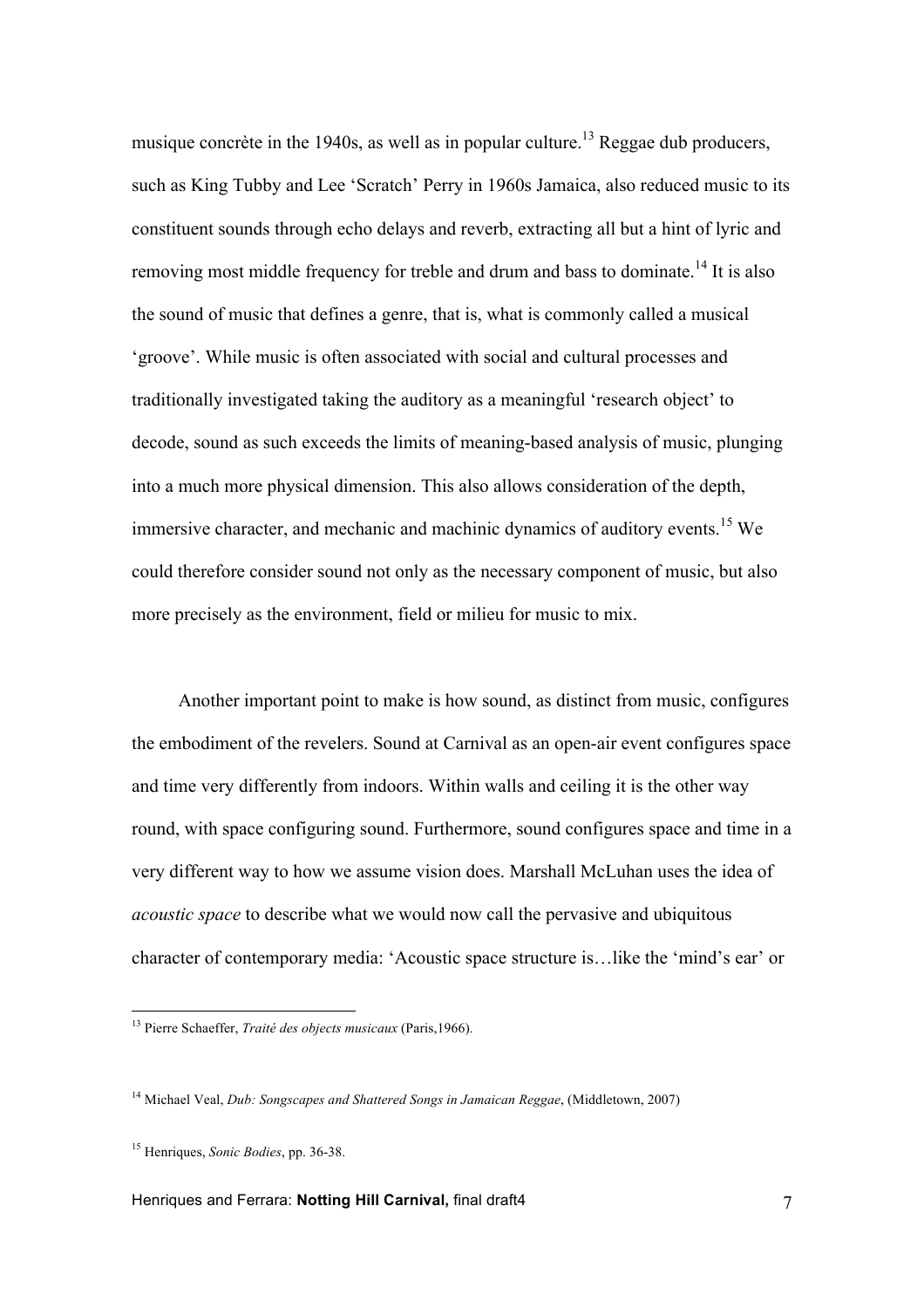acoustic imagination…It is both discontinuous and nonhomogeneous. Its resonant and interpenetrating processes are simultaneously related with centres everywhere and boundaries nowhere'.16 The idea of *acoustic space* is preferred to Murray Schafer's term *soundscape*. <sup>17</sup> This gave a useful emphasis to the idea of landscape, the conception of which is so thoroughly visualized, that is imbued with visual qualities, that there has never been any need for the term 'imagescape'.<sup>18</sup> Listening is all about sound, whereas viewing is little about light. More recently, Steven Connor makes a similar point in respect to the early twentieth century development of radio where 'the singular space of the visual is transformed by the experience of sound to a plural space: one can hear many sounds simultaneously, where it is impossible to see different visual objects at the same time without disposing them in a unified field of vision. Where auditory experience is dominant, we may say, singular, perspectival gives way to plural, permeated space'.<sup>19</sup>

This idea of acoustic space is particularly helpful for exploring some of the distinctive characteristics of the Carnival. McLuhan's concept from the 1950's is

 <sup>16</sup> Marshall McLuhan and Bruce R. Powers, *The Global Village: Transformations in World Life and Media in the 21st Century* (Oxford, 2004), p. 71. This idea of acoustic space came from the Canadian anthropologist filmmakers Edmund Carpenter, Frederick Varley and Robert Flaherty describing a very different scene than Carnival, that is, the snow-covered landscape of the arctic, see Edmund Carpenter et al., *Eskimo* (Toronto, 1957).

<sup>&</sup>lt;sup>17</sup> Murray R. Schafer, *The Soundscape: Our sonic Environment and the Tuning of the World* (Rochester, 1994).

<sup>18</sup> Tim Ingold, 'Against Soundscape', in Angus Carlyle (ed.), A*utumn Leaves: Sound and the Environment in Artistic Practice* (Paris, 2007).

<sup>19</sup> Steven Connor, 'The Modern Auditory I', in Roy Porter (ed.), *Rewriting the Self. Histories from the Renaissance to the Present* (London, 1997), pp. 206-207.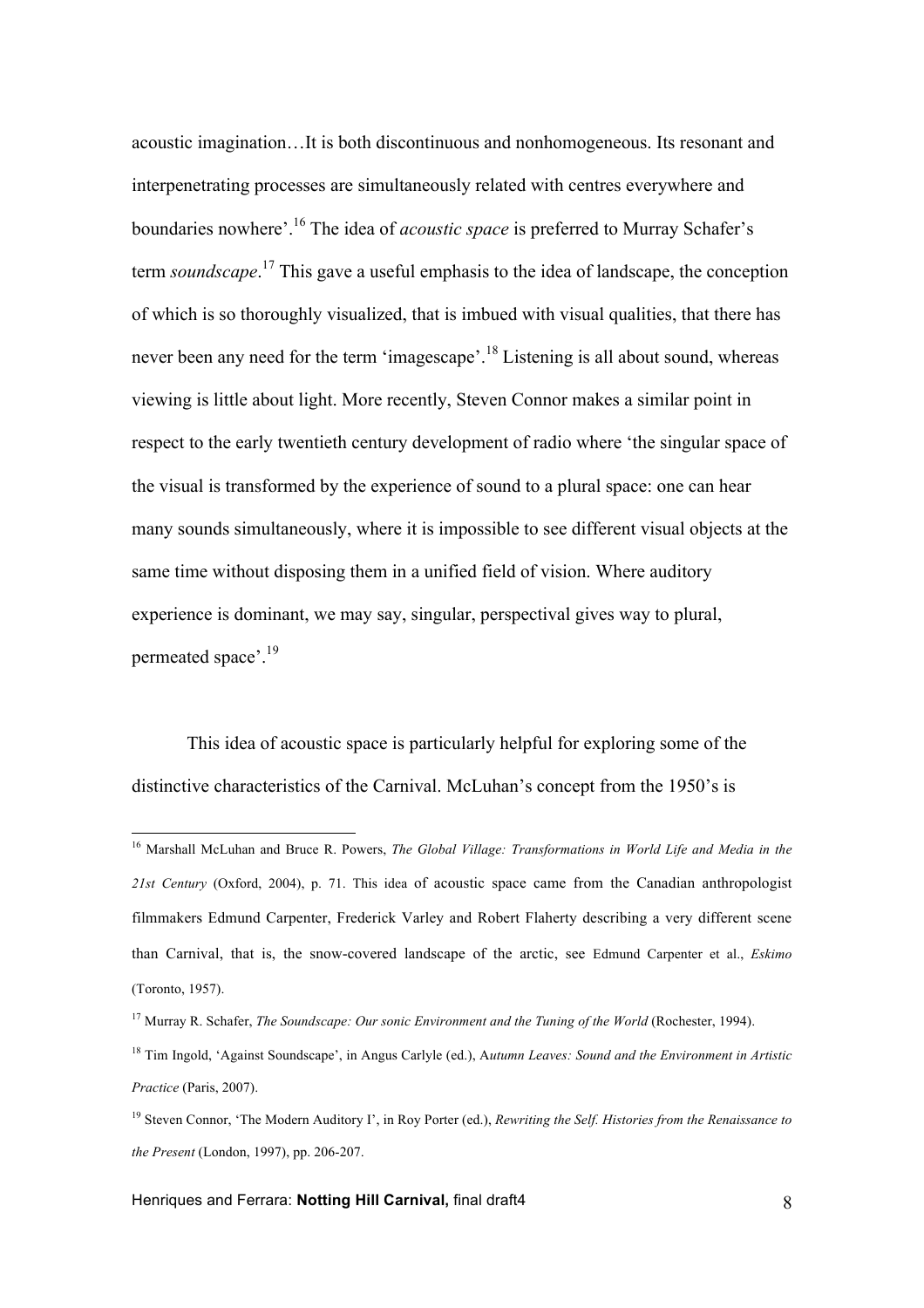prescient of the present spatiality of ubiquitous media we now live through. This is not only because bodies are increasingly targeted as sonic and addressed through floods of auditory stimuli alongside the visual ones.<sup>20</sup> McLuhan refers to the immersion of bodies within a multi-sensory environment and what he calls the *ratio* of the senses that once again plays on a collaboration of the senses in which the sonic is also tactile, proximate and imminent.<sup>21</sup> The super-somatic character of acoustic places is the complete opposite of earphone listening, where the music is inserted into the listener.<sup>22</sup> Acoustic space can best be described as not only auditory but multi-sensory, further intensifying the experience of the revelers through the *sensus communis* (common sense, or seat of sensation) of their embodiment in the sensorium of the event.

#### **The Placing of Carnival**

With the scene and the sounding of Notting Hill Carnival established, we can now turn to its staging as a performance, an event and venue. With clubs such as the Hacienda or Ronnie Scott's, venues are often associated with particular music scenes, as are concert halls such as the Apollo in New York or the Rainbow in London. As an open-air venue, Carnival is more akin to a music festival, famously Glastonbury or WOMAD, for example. With the digital file as the dominant form of music distribution, live performance, rather than music recording, has increasingly become the main revenue stream.<sup>23</sup> The Carnival is however a free event to participants.

 <sup>20</sup> Steve Goodman, *Sonic Warfare. Sound, Affect, and the Ecology of Fear* (Cambridge MA, 2010), pp. 129-148.

<sup>21</sup> Carpenter, Edmund and Marshall McLuhan, eds. 1960. *Explorations in Communication.* Boston: Beacon Press

<sup>22</sup> Henriques, *Sonic Bodies*, p. xvi.

<sup>23</sup> Prince first released his album *Planet Earth* as a covermount (free giveaway) with *The Mail on Sunday*, on July 15, 2007, as publicity for his series of concerts at the O2 arena, London.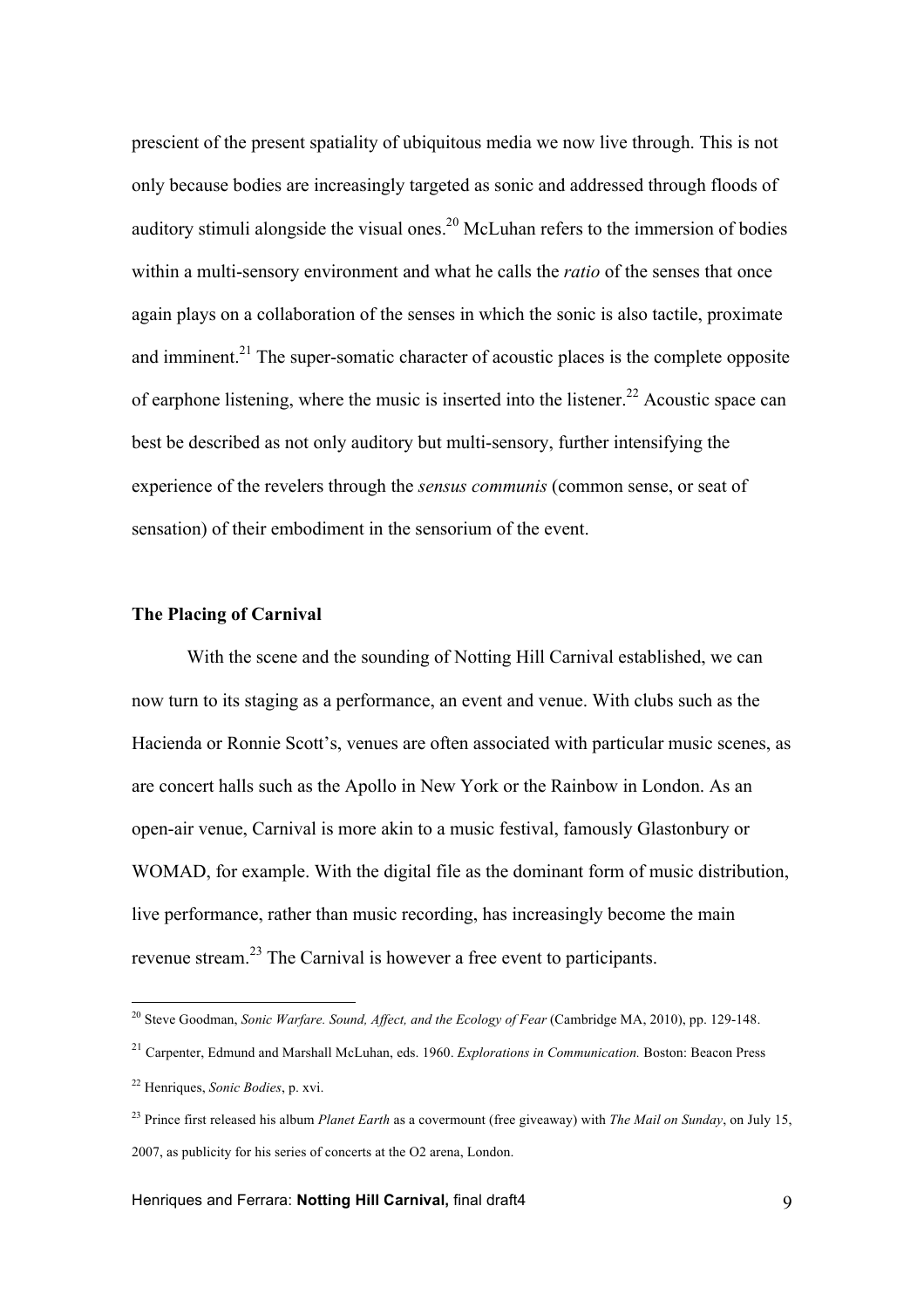The Carnival weekend is staged around three distinct auditory loci. Each of them unfolds dynamically, not only in space but also through embodied movement of the flesh and blood bodies of the dancers, crowds, and musicians – through the physiological rhythms of enhanced heartbeat, breath and kinetic energy of their performances. First there are the music stages where artists perform with a backing band or track, located on the streets in the central area within the Carnival parade route and at its periphery. This is the conventional concert hall or festival configuration with speakers either side of the stage associated with the traditional geometrical idea of *space*. The second locus is the sound systems, also located in the center of the Carnival area, that stage the phonographic performance of reggae, dancehall, and Brazilian salsa associated with multi-sensory *place*. Here, the mobile audience on the street is surrounded and immersed in the sound from three, rather than two, speaker stacks, intensifying their experience and creating a multi-sensory acoustic space. These streets also are not only a platform for dancing and socializing, but also the site for numerous mobile vendors and stalls selling a huge range of foods from around the world, cold drinks, coconuts and Carnival paraphernalia and so on. The third locus is the parade route round which the carnival floats circulate with both recorded music and live Trinidadian steel pan orchestras playing soca followed by masquerade bands playing mas, associated with the idea of *territory*. Their mobility used the extensive expression of sound, movement and visual spectacle to describe the limits of Carnival as a musical territory.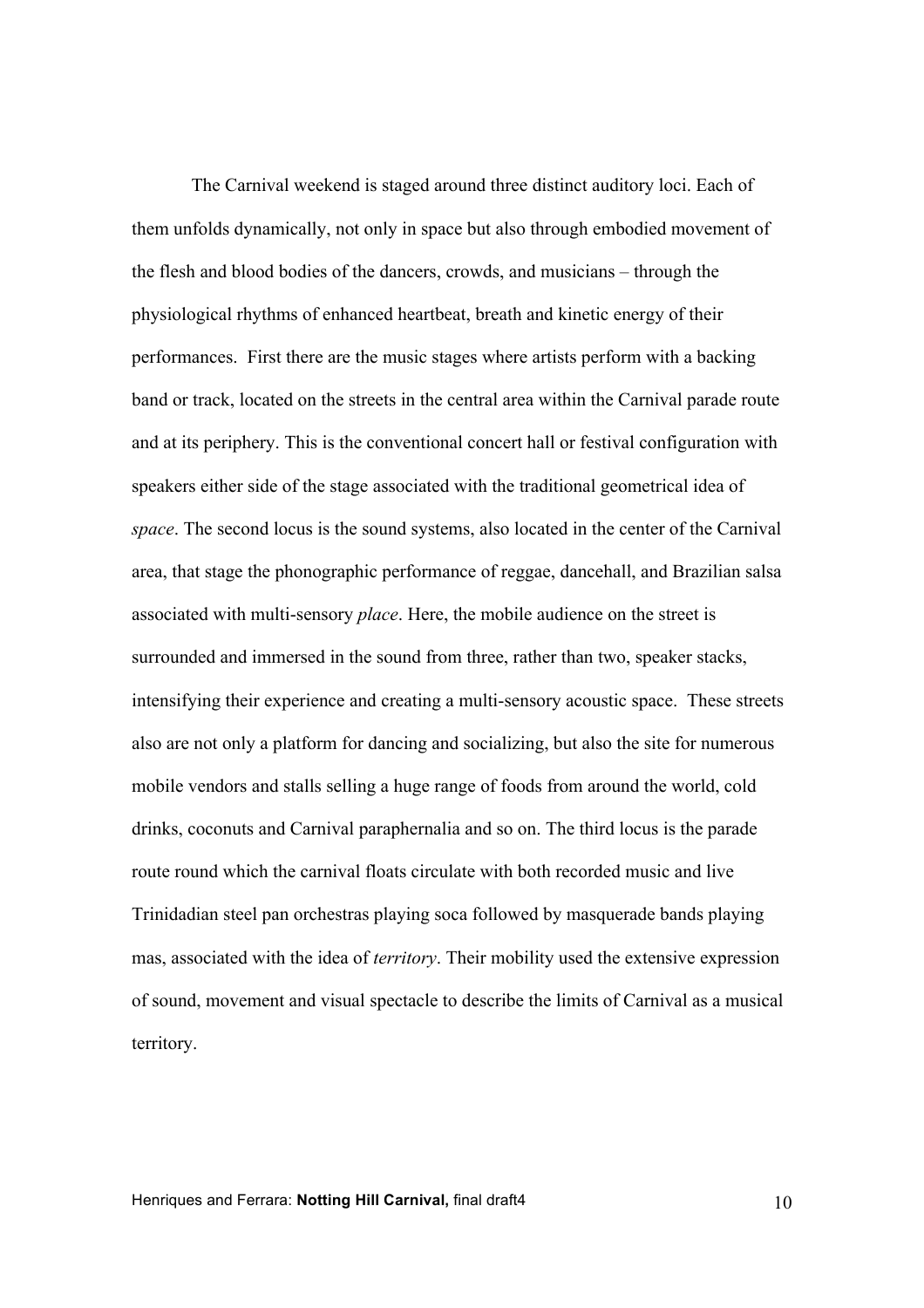**[Insert Fig. 2 here - Map of 2012 Carnival showing route, sound systems and stages]**

## **Music Stages: Space**

In a number of respects, the music stages for live performance are the most conventional manner of musical presentation in the mix of the Carnival. It serves us well to describe them to begin with as the comparator for more distinctive carnival parade and the sound systems on the streets within the circular route. At the 2012 Carnival, music stages were sponsored by *Red Bull* and *Flavour Mag* among others, but curiously these do not feature on the Carnival maps. Also there were stages set up in the street along with the sound systems, such as, for example, the *Sir Lloyd Digital Soundboy* set up on junction of Leamington Road Villas and Tavistock Road, in the 2013 Carnival. One particular example of the artists broken at Carnival is the British R&B girl trio All Saints 1.9.7.5 (later known as All Saints). With a sound similar to the 90s female R&B quartet Eternal, this group first performed in public on the Touch Magazine stage in 1994. As with these other modes of performance, the music stages can be used as an example to introduce a particular theoretical idea which might be helpful in understanding both this feature of the event as well as saying something more generally about the British music scene.

# **Insert Figure 3 here: Sir Lloyd Digital Soundboy, 2013 Carnival, as an example of the first loci of sounding – the conventional stage**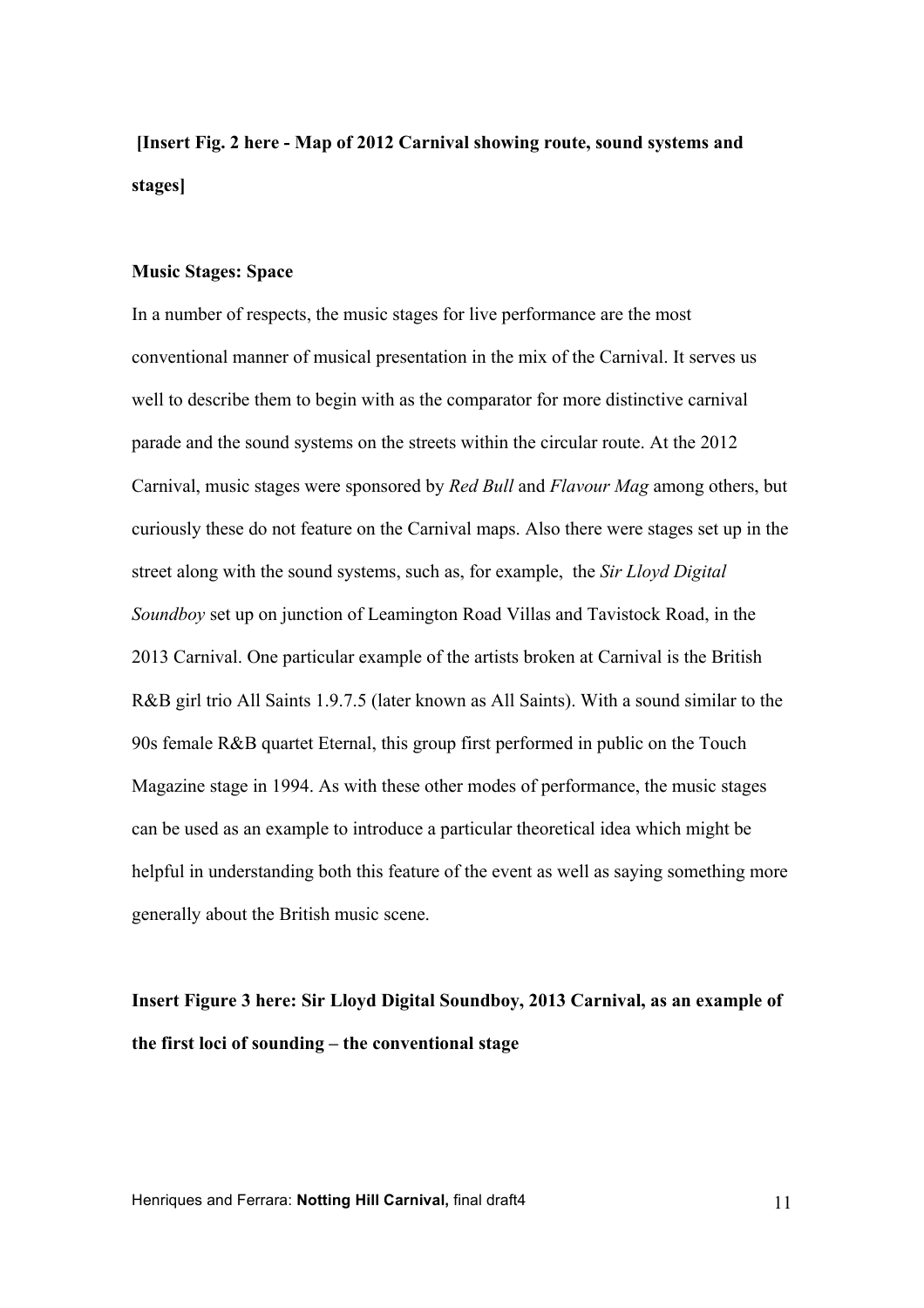The music stages at Carnival are on a smaller scale than many festivals, but Carnival still has to be considered as a multi-media event, not least because it requires the live presence of the performer. The basic configuration of proscenium arch, though not necessarily visible as such, is what separates the performing artists from their audience. This current convention is credited as the invention of the English architect Inigo Jones (1573 – 1652). The proscenium arch can be considered as a theatrical apparatus for staging the outside world, or *outdoors* in the inside world or *indoors*, aided by Jones' other invention of moveable stage scenery. It is therefore not without irony that the staged performance should have persisted for open-air performance. In addition, this illustrates the persistence – and indeed dominance – of visual definitions of space, as against the conception acoustic space mentioned above.

This introduces the major theme of this chapter, that is, how sounding creates space. This is an issue that can only be raised in an open-air setting such as Carnival, as otherwise it reverts to an architectural question of how space creates sound. Such considerations draw attention to sounding as such, on the one hand, to its materiality and corporeality, as with the physical impact of *sonic dominance*, for example; and on the other hand to its ethereality, as with its personal and cultural associations.<sup>24</sup> The audience's orientation towards the stage suggests that sounding is employed to reinforce the visual length and breadth of space, rather than its auditory depth, as with the sound system space of the locus described below. The conventional separation of performer from audience is a major factor inhibiting any understanding of how music works in

 <sup>24</sup> Julian Henriques, *Sonic Dominance and the Reggae Sound System*, in *Auditory Culture Reader,* eds. Bull, Michael and Back, Les, pp 451-480 (Oxford: Berg, 2003).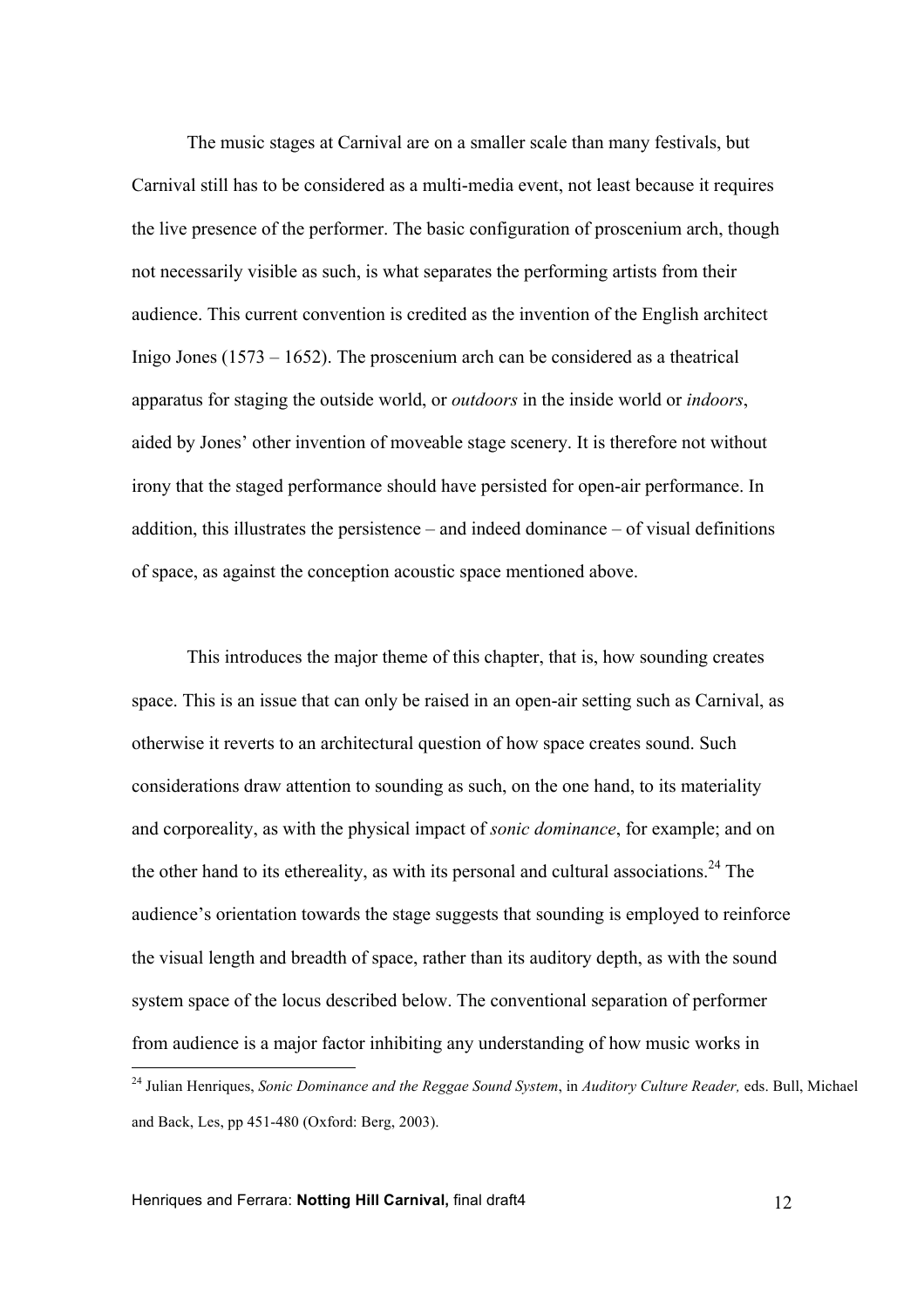popular culture, or anywhere else for that matter. One reason for this is that it reifies music as an object, as against a range of activities that are always in practice required for its production. This can be considered as one of the detrimental side effects of the European classical tradition, born out of musical notation, but since applied to popular and all other musical traditions.

## **Street Sound Systems: Place**

Distinguishing Notting Hill from other Carnivals, the second locus of sounding is the sound systems that occupy the inner area of the Carnival. The 2012 Carnival featured 37 official, stationary sound systems, with music ranging from funky house, disco and techno to R&B, hip hop, garage, ska, drum 'n' bass and Latin, and of course roots reggae and dub. Sound systems present a variety of musical inclinations, as detailed in the various Carnival maps and guides, made available from *Time Out* and other organizations. The sound systems' common feature is their bass signature. The distribution of the different sound systems relates to the topography of the London borough in which the Carnival takes place – a section of the city with many crescents and hills, as well as being a consequence of the borough's safety regulations.<sup>25</sup> Sound systems are very often located at crossroads, thus emphasizing the effect of being heard and felt, before actually being seen by the wandering crowds. In addition, in another register, crossroads have resonance as places of symbolic intensity, from the witches in Macbeth, to the Yoruba god Eshu or the Vodou Papa Legba as the god of crossroads, to 1930s Blues guitar genius Robert Johnson allegedly trading his soul to the devil for that

 $25$  The participation of each system and the distribution in the Carnival area is planned via scheduled BASS (British Association of Sound Systems) membership meetings attended by the Metropolitan Police and two local boroughs.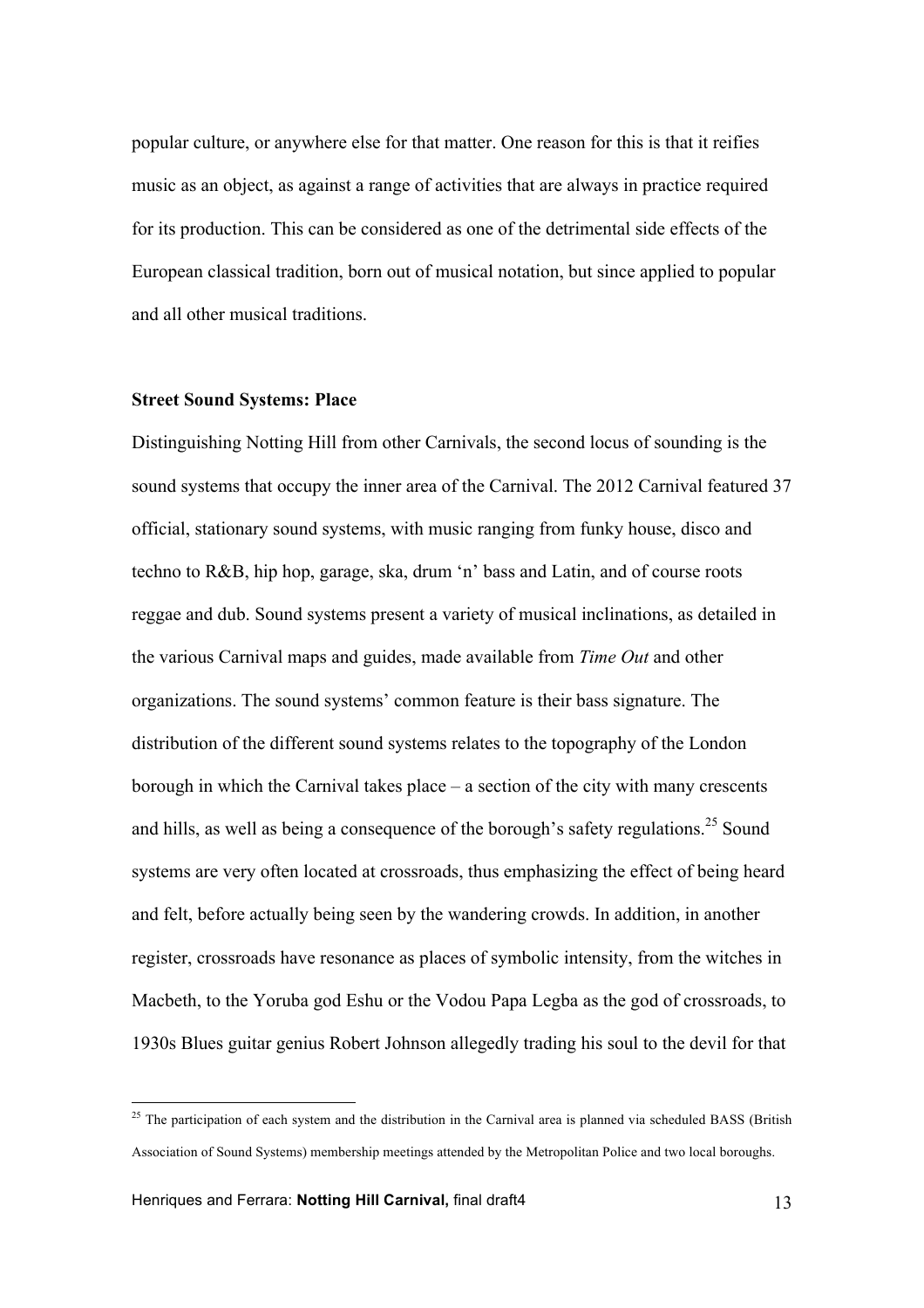gift. Many sound systems have been occupying the same location for decades, making it easy for their followers to find them. Some of them also maintain a strong link with local shops, as in the case of the legendary People's Sound Record Shop in All Saints Road.

 Most important for the present discussion, what distinguishes the second locus of sounding of sound systems from the music stages, is the manner in which this sound is diffused. In complete contrast to a stage performance, where the audience is in front of the sound, with the sound systems out on the streets the audience is in the midst of the sound. They are literally surrounded by it and immersed in it, as engineered by the configuration of three stacks or columns of speakers. With two speaker columns either side of a stage, sound is projected *outward* onto the audience; with three speaker columns in a sound system session, sound is projected *inwards* onto the audience. In simple geometrical terms, this triangulates a surface *area* of sound between the three sources, as distinct to the *line* of sound between the normal stereo pair. In addition, the intensities of sounding substantiate a third dimension of *depth* and the presence of auditory experience, the importance of which has been emphasised by many phenomenologically-inclined thinkers.26 As the sound system provides an acousmatic or phonographic sound source (not requiring a live artist), the audience's attention is directed towards their own dancing, each other and the sounding itself.

<sup>&</sup>lt;sup>26</sup> David M. Levin, *The Body's Recollection of Being: Phenomenological Psychology and the Deconstruction of Nihilism* (London, 1985).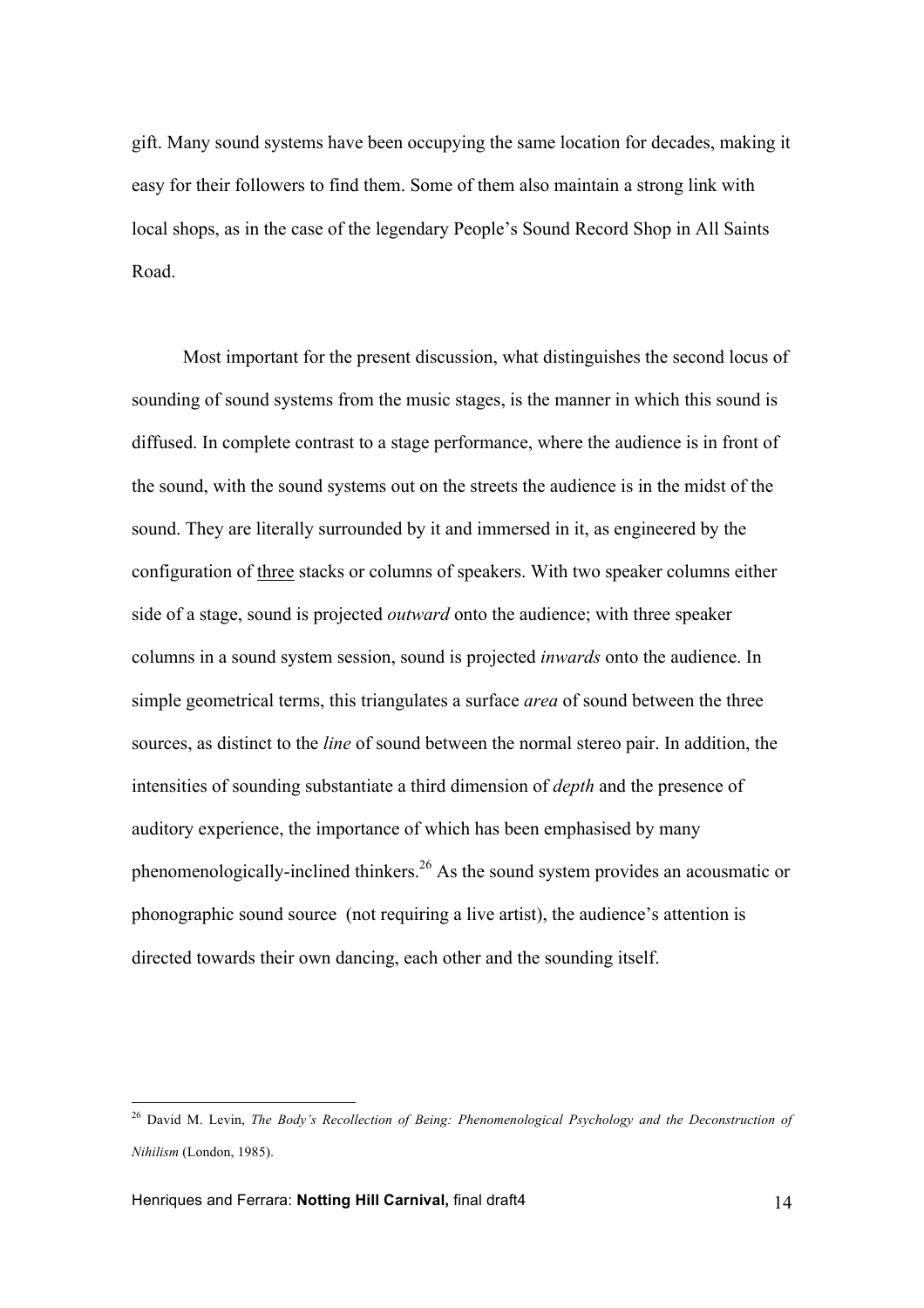The stationary sound systems, as distinct from those moving on Carnival floats, were introduced in the Carnival only around 1973-1975 by the then director of the Carnival, a young teacher fromTrinidad and Tobago, Leslie Palmer. As Palmer recalls, introducing the phonographic Jamaican systems into the live performance of a strongly Trinidad and Tobago inclined Carnival was not an easy decision to make:

> Really and truly, I had a good idea for Carnival back then. An idea…that would have changed things. Back then Carnival was the…pan only, it was the musicians. This is Trinidad and Tobago, you see? But I knew – what do the people want? What did the people want? The sound, they want Jamaican sound, and the rest. So I managed to get the sound systems into the Carnival. Really and truly this changed things. This was an attraction, this was calling more and more people. People came for the variety: the music, the sounds...<sup>27</sup>

Leslie Palmer's idea to include the sound systems in Carnival reflected how by the mid-1970s sound systems had become an established part of the British music scene in areas of Caribbean settlement.

 Together these sound systems boast an impressive and variegated expression of what Amiri Baraka calls the 'changing same' of black diasporic cultures.<sup>28</sup> A particularly relevant innovation of 2012 was the introduction of a new roots sound

 $27$  Interview, August 2012. We conducted the fieldwork this chapter refers to in London in August 2012, on the two weeks preceding the Carnival and on the actual Carnival weekend. We are particularly grateful to Christopher Scholey, General Manager of the Tabernacle in Powis Square, for generously introducing us to many contacts and providing an indispensable support.

<sup>28</sup> Amiri Baraka, *Blues People. Negro Music in White America* (New York NY, 1963). Paul Gilroy, *The Black Atlantic. Modernity and Double Consciousness* (London, 1993).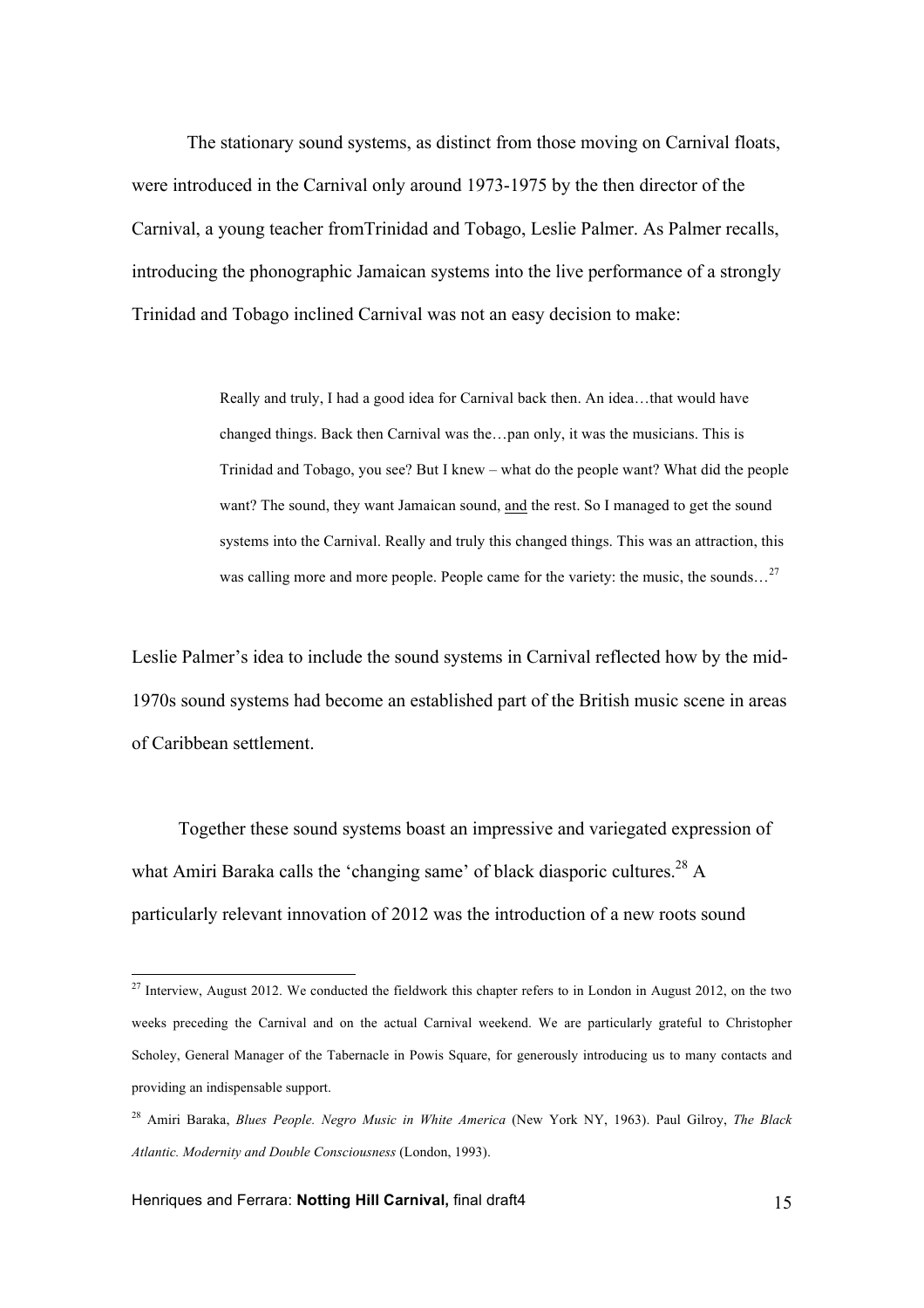system, Solution, taking over the site of the famous, but now retired, Jah Observer. One of the longstanding 'sounds' was Saxon Studio International that first played out in Lewisham in  $1976<sup>29</sup>$  In the 2012 Carnival, their spot was on the corner of Goldbourne Road and St Lawrence Terrace. While the Carnival route is characterised by the live performance of sound and its extension into space, the sound systems' phonographic performance techniques activate intense participation and enthusiasm from their audience on their particular site. This serves both generally as an attractor for the passing throng, as well as specifically for that particular sound system's followers as a siren-call, recognizable for its characteristic nuance, flavor or 'vibe', as with a particular club, club night or floor.

The Channel One sound system, located at the corner between Leamington Road Villas and Westbourne Park Road, provides a good example. The Channel One sound is one of the most popular of the Carnival and in the fieldwork several crowd members described their own 'emotional attachment' to the sound. Established in 1982, Channel One carries a 'roots vibe'. This is expressed not only in their music selection but also in the peculiar *feeling* of quivering and pressure solicited by the old-style valve amplified set of equipment. The particular sound delivered by the system, due to a set of corporeal and material peculiarities that are an intermingling of matter and the pressure of time over materials, is not very 'neat'. The resulting pressure on the eardrums and body is of a specific nuance which is 'made sense' at material, corporeal and sociocultural wavelengths. The particular phonographic colours, qualities, or timbre of a particular

<sup>&</sup>lt;sup>29</sup> http://www.rapattack.co.uk/history%20of%20soundsystems.html#UK\_History, accessed 12<sup>th</sup> July 2013.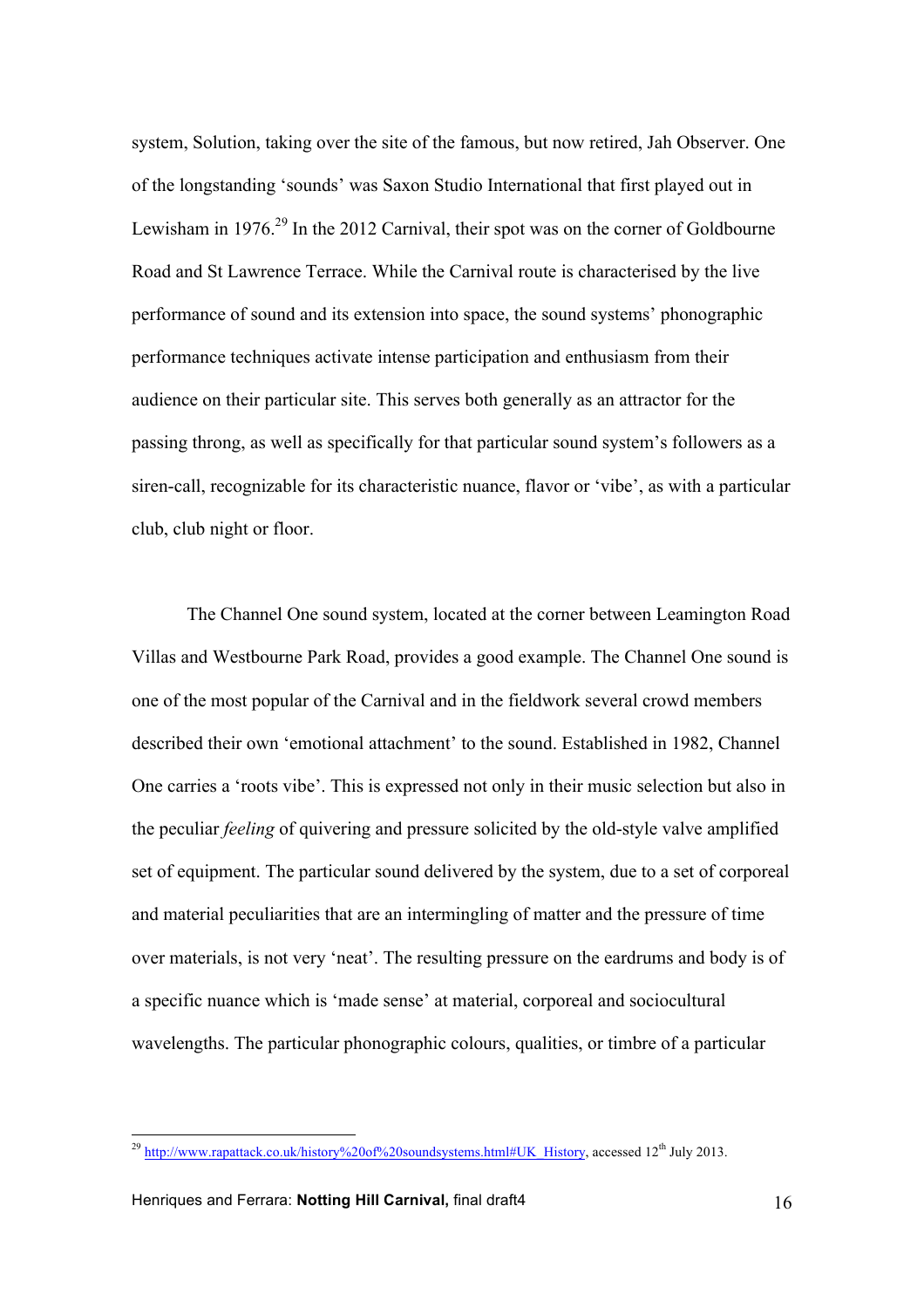sound system makes another example of the materiality and corporeality of sound, discussed above.

The corporeality of the Carnival goers' experience of sound also extends beyond the auditory medium itself. Another feature of the sound system area within the circumference of the carnival route is that it is entirely a multi-sensory environment. Sound systems are here interspersed with food stalls, in what have been defined as the different 'production houses' of Notting Hill Carnival's economy.<sup>30</sup> Although clearly delimited by clear-cut 'security areas', the place of the Carnival is not confined to the cartographical space of the festival area. It is heard, felt and smelt before is seen. It is heard with your ears, felt with your body through the shaking of the pavements and smelt with your nose because food is cooked in the stalls interspersed in the area.

Valuable though the idea of acoustic space is in drawing attention to the auditory dimension of spatiality, it does not perhaps go far enough in embracing the corporeal and sensory components of sounding that the three speaker stack triangulation of the sound systems' auditory sources draws attention. For this, we might have to abandon the idea of space altogether and instead adopt that of *place*. While this is always the case with the time-based nature of sound, calendar events like Carnival make this inescapable. The auditory qualities of the space of Notting Hill Carnival are entirely emplaced, that is, located as a unique instance in one of the three particular loci of the staging of an event. This is what gives Carnival its distinct feel and character on the streets of this part of London. Furthermore, this is entirely typical of bodies. Invariably,

 $30$  http://www.tfconsultancy.co.uk/reports/nottinghillcarnival.pdf, accessed  $29<sup>th</sup>$  June 2013.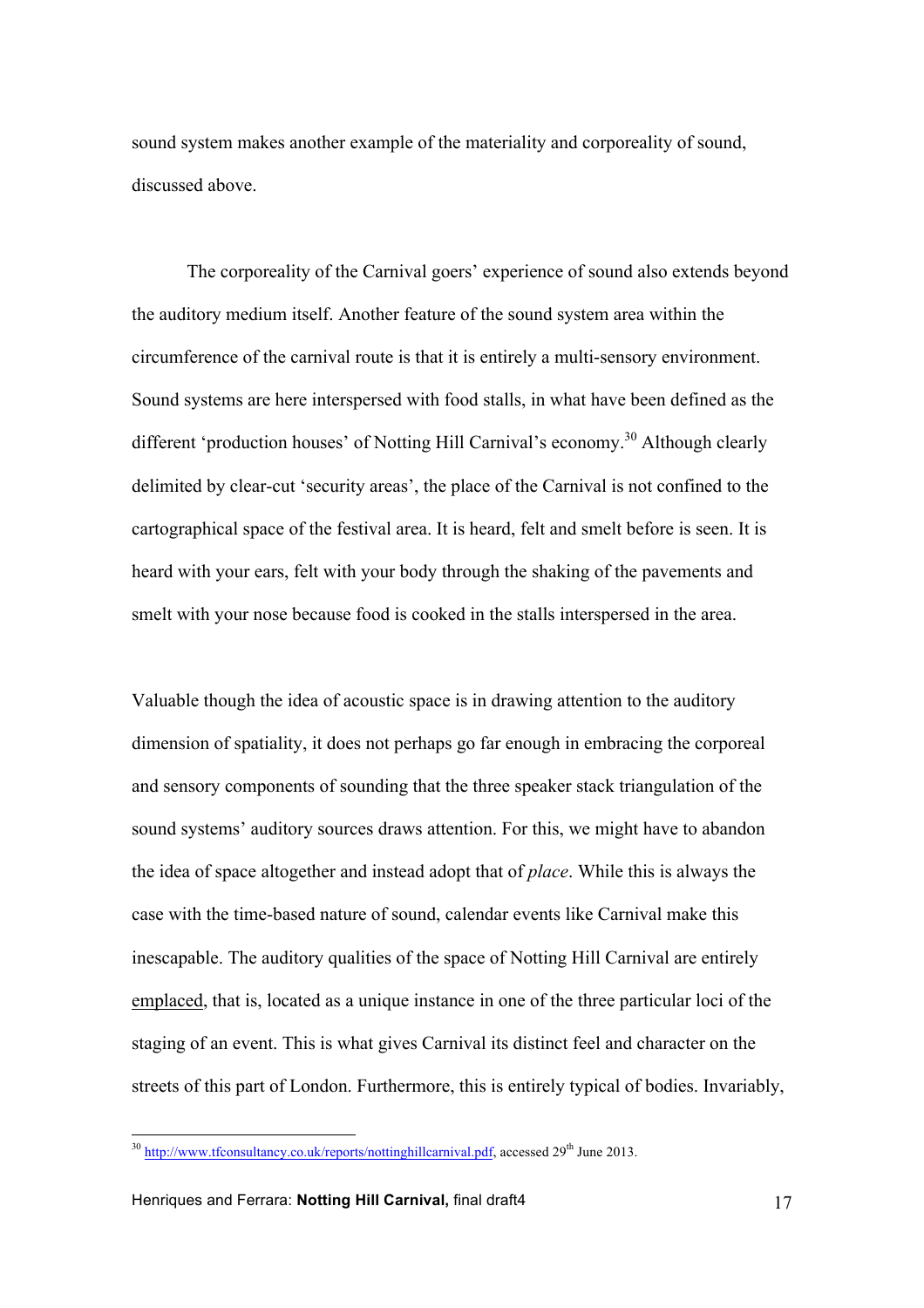they can only extend themselves in the particularities of place and duration, as against the mind which might think of itself as extending in the abstract, homogenous dimensions of space and time.

The sounding of Carnival has to be conceptualised as a full-bodied place, characterised by its haecceity – a throbbing 'basin', where multi-sensory fluxes converge; a pan-corporal experience, multisensory milieu, or sensorium, in which touch, colour, dance, movement, fibres, waves and smells proliferate. Musical sounds both take and make place, as the particular local embodied instantiation of the more abstract generalized idea of space. Nowhere is this more evident than at Carnival. The strict relation between the auditory loci of Carnival and its being a source of power calls for a different articulation of sound and space: from a transcendent, general and detached notion of space to an immanent, particular and charged one.

The subordination of fully embodied places to abstract spaces has traversed modern Western culture since at least the seventeenth century.<sup>31</sup> Place, unlike space, is never outside time. This is evidently the case with the sound systems, whose bass heavy rhythms define the locus. Musical sounds both take and make time, or rather duration. Carnival itself is a temporal phenomenon, originally tied to the Christian calendar marking the end of Lent, but now virtually free from religious ritual association. In fact, Carnival is now staged as commercial event, taking advantage of the English summer.

 $31$  This issue of 'place' has been the subject research of authors such as Edward Casey (1993), Gaston Bachelard (1969) and more recently Doreen Massey and Nigel Thrift (2003).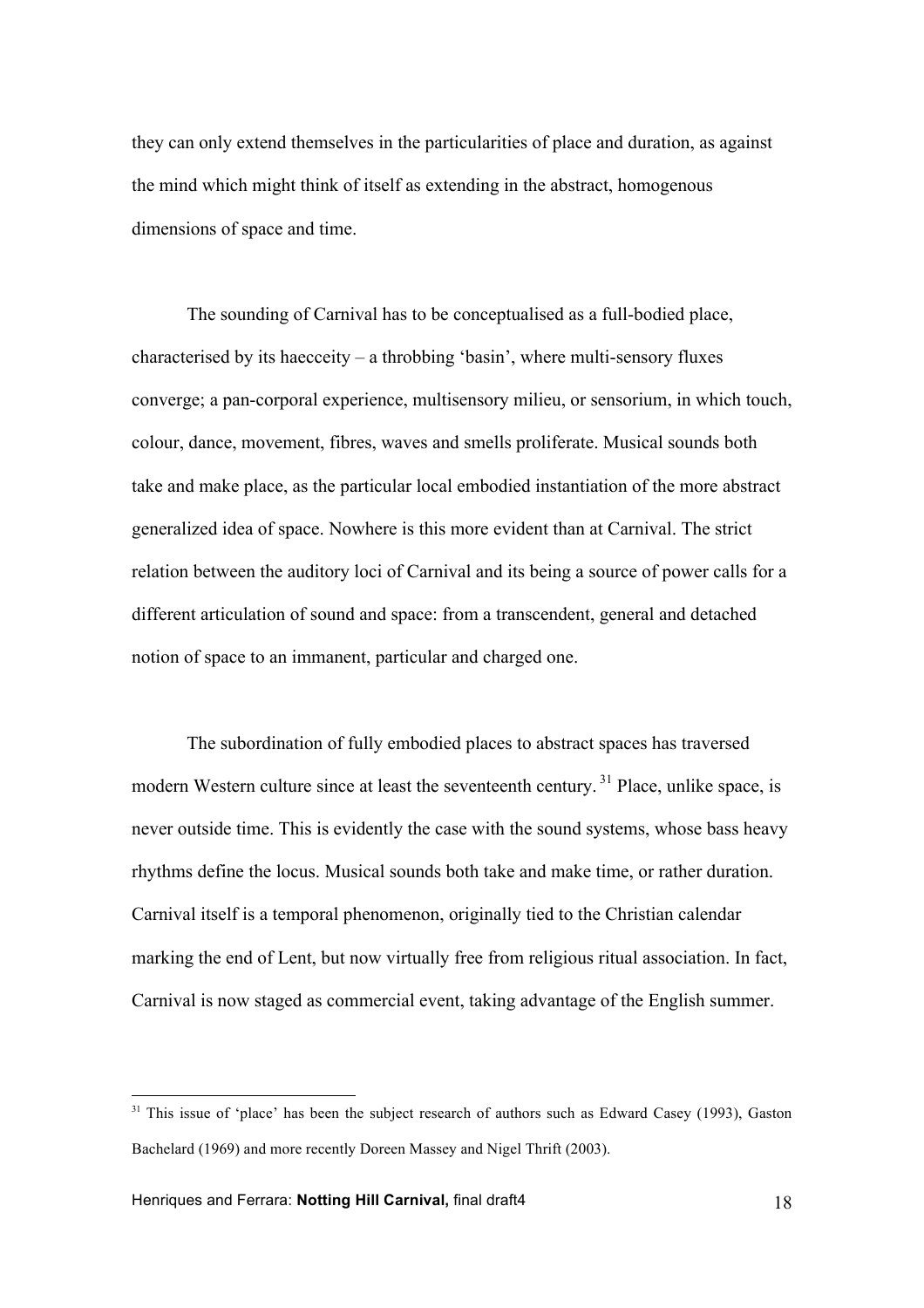The year-long preparations reach a *crescendo* over Carnival weekend, as Matthew Phillips (leader of the local Mangrove Steelband) confirms:

> It's not just what you see here today. It's what we do during the year. Competitions, arrangements, the Mas… The Carnival is just a special occasion, along with others during the year. The whole spirit of Carnival is sustained by many different events taking place during the year. $32$

This temporal aspect of Carnival is also recognized by its participants. The priest officiating the 'Carnival Heroes Celebration' blessing hymn, for instance, pronounced that 'the Carnival is all about being connected to energetic rhythms, back and forth in space and time.<sup>33</sup> In addition, timing is important for staging the event of Carnival. It is critical for the authorities also, who – having opened up the streets to the revellers – have to effect a closure on their temporary sacrifice of control of the space. In the 1970's this closing down, or lock-off of the music at 7 p.m., became a contentious issue, triggering clashes between young people and the police.

The sounding of Carnival makes its place and location on the streets of Notting Hill of particular importance. The location of Carnival certainly gives it its specific character and it has also been a politically contentious issue, as the fierce resistance to the proposed relocation to Hyde Park in 2001 testifies.<sup>34</sup> Indeed, the street and open-air

<sup>&</sup>lt;sup>32</sup> Interview, August 2012.

<sup>&</sup>lt;sup>33</sup> Authors' field notes, August 2012. The "Carnival Heroes Celebration" – i.e. the dedication of two Heritage Blue Plaques to Trinidadian Carnival's pioneers Russell Henderson and Leslie Palmer in Tavistock Square, London – was held on 23<sup>rd</sup> August 2012 in Tavistock Square, London, UK.

 $34 \text{ http://news.bbc.co.uk/2/hi/uk-news/1167784.stm. accessed }$  3<sup>rd</sup> April 2013.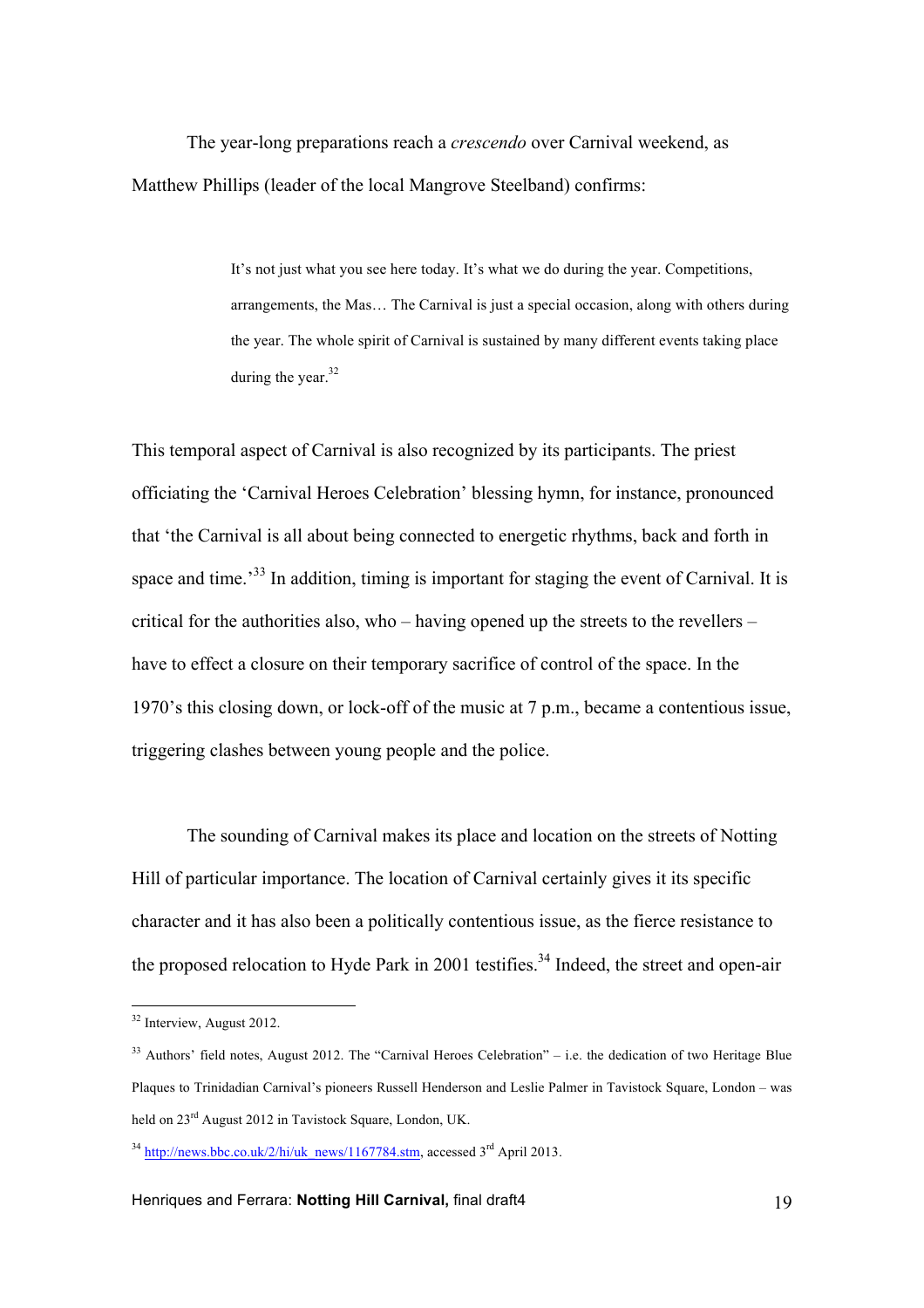location shapes Notting Hill Carnival's popular street culture character and participatory ethos. This recalls the Jamaican slang of 'livity' (way of life),<sup>35</sup> and the centrality of the 'town square' in European Carnival as the locus where 'the world upside-down' is performed.<sup>36</sup> While the sounds of the Carnival spontaneously mesh and blend, or mix and mingle, with those of the larger surrounding area in a cacophony of auditory stimuli, the designed territory of the event configures itself as part of and within the identity of a specific area of West London.

 Besides their emplacement, a further important feature of the stationary sound systems concerns their intensities, that is, auditory condensations, compressions, centripetal forces and implosions. Such compression comes from the volume or amplitude of sound itself. It also comes from the volume or number of people crowded into the space. The better the sound the more of a crowd it draws, like moths to a light. This all makes for a more intense experience that has been described as *sonic dominance. <sup>37</sup>* The phrase refers to the super-liminal whole-body experience of audition, immersed in the materiality of the force of its physical presence in the bowl between the speaker stacks. This generates a highly energetic vibrational field across a spectrum of frequencies from tweeters, through mid-horns to bass and sub-bass in which (human) bodies and (the bodies of) technologies alike are immersed. This can be felt as a physical assault on the body provoked by the pressure of sounds, often resulting in a quivering of the skin, the sole of the foot and the guts, and an almost painful trembling of the ears' internal membranes. Interestingly enough, these pains can also be source of

 <sup>35</sup> Henriques, *Sonic Bodies*, p. 7.

<sup>36</sup> Bakhtin, *Rabelais*, p. 10.

 $37$  See note 11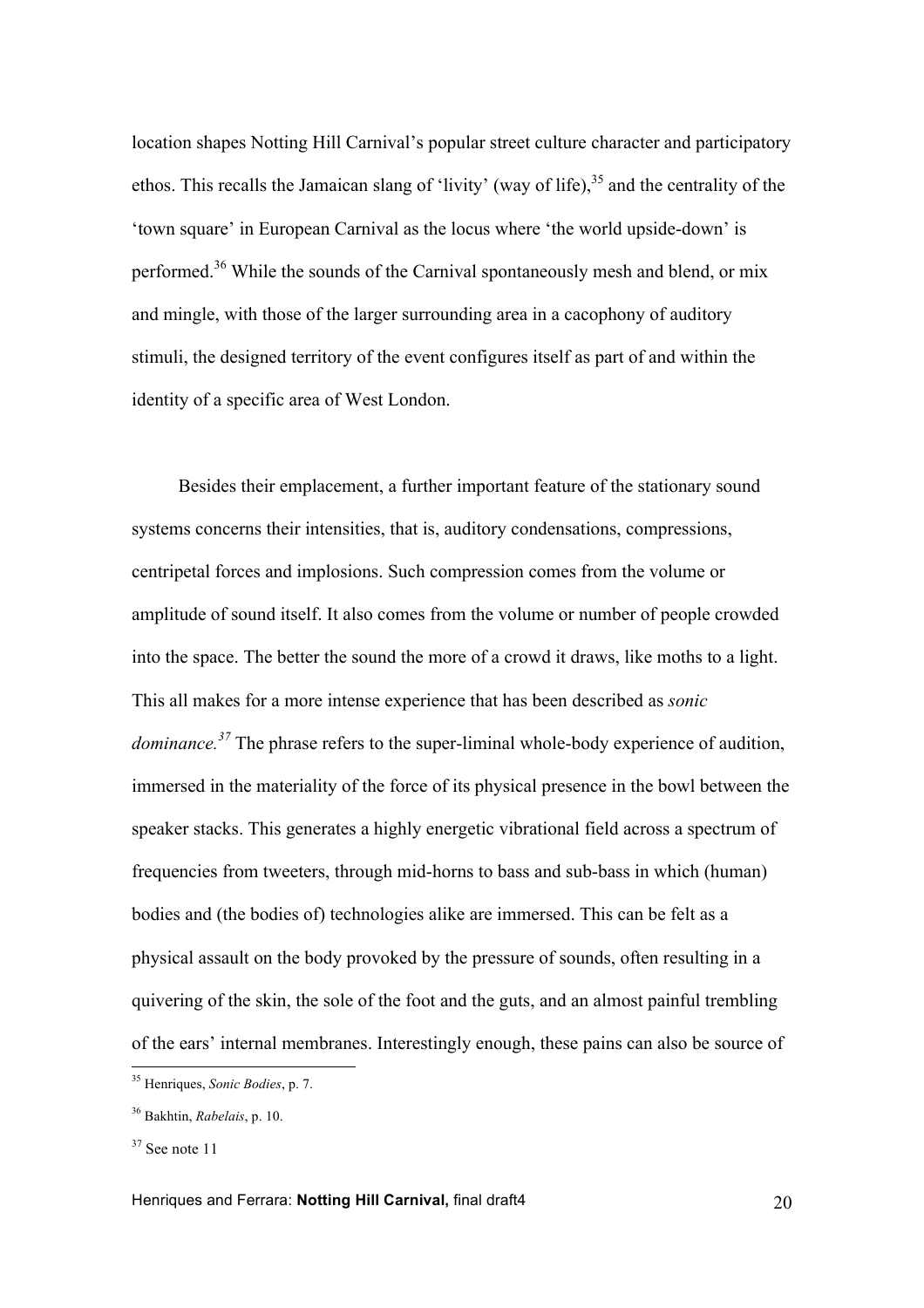pleasure. Steve Goodman has described the feeling of pleasure enjoyed through these gentle pains as 'the masochism of the sound clash', thus addressing the productive dimension of this collective enjoyment.<sup>38</sup> As a young crowd member said after having animatedly declined the invitation of a security guard to protect her ears while the massive Chocolate Factory UK's float was approaching with its intense load of pressure: 'The pressure is part of the fun. You cannot possibly do without!'<sup>39</sup> The MCs on the sound system make a point of inviting the crowd to 'join the sound', or inciting them to 'be part of it', 'make some noise' and 'make more noise' – until eventually somebody will hand you a plastic toy whistle to blow.<sup>40</sup> Simultaneously, subtraction from sonic hyper-stimulation – for an unexpected technical failure of one float's speakers during a parade, for example – can also generate a very strong and sharp reaction of discontent and mocking.<sup>41</sup>

There is certainly a dimension of empowerment to the collective enjoyment of sound during the Carnival street performances, as Dick Hebdige has pointed out. Referring to the Notting Hill sound systems in 1979, he states 'power was at home here – just beyond the finger tips. It hung on the air – invisible, electric – channeled through a battery of homemade speakers'.42 Here, 'power' indicates a collective power, more power-with (*la puissance*) rather than power-over (*la pouvoire*). The term *methexis*, meaning participation and contagion, from ancient Greek theatre, is useful here. This is

 <sup>38</sup> Goodman, *Sonic Warfare*, p. 27.

<sup>39</sup> Authors' field notes, August 2012.

<sup>40</sup> Authors' field notes, August 2012.

<sup>41</sup> Authors' field notes, August 2012.

<sup>42</sup> Hebdige, *Subculture*, p. 38.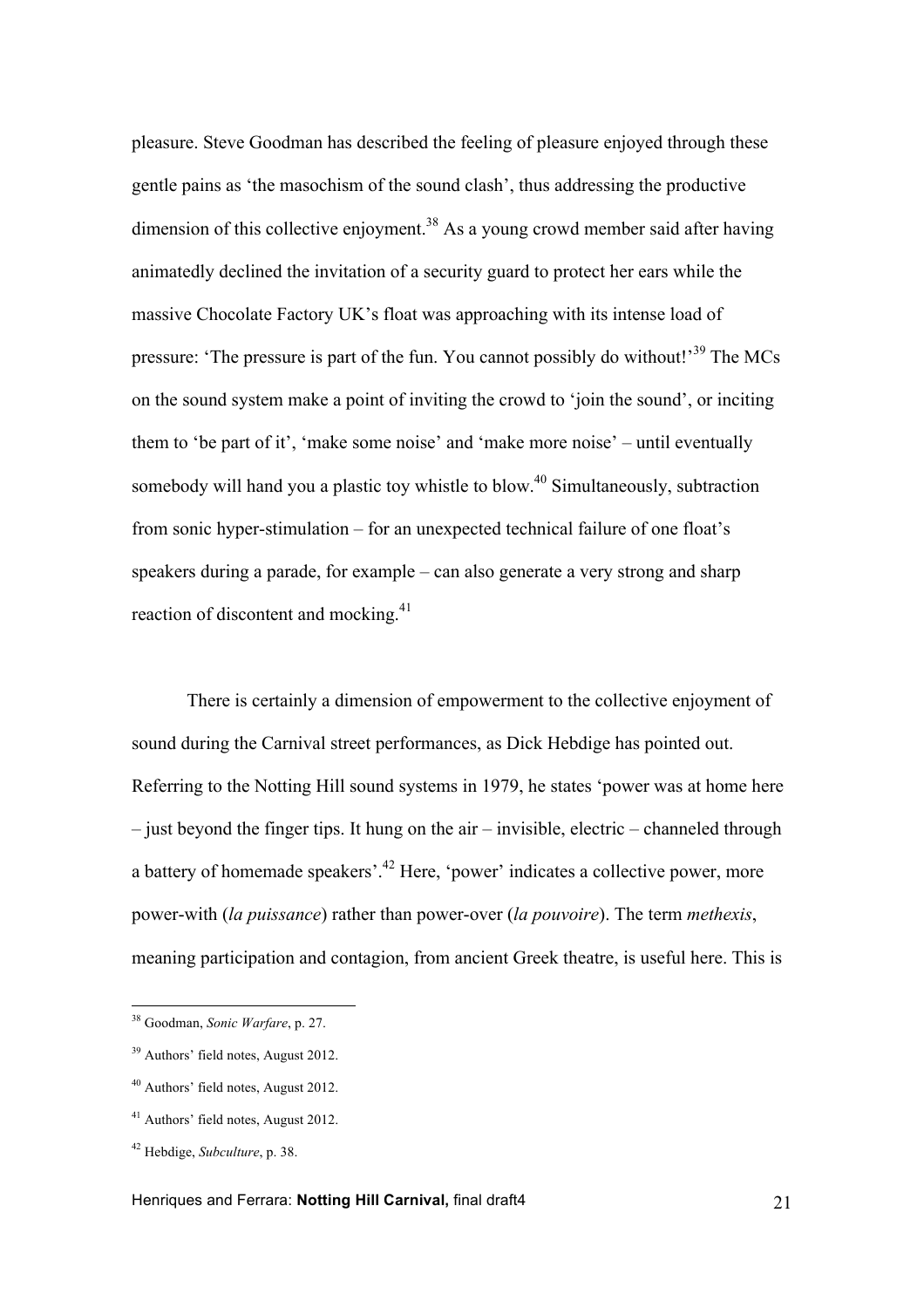the power of connection and combination, creativity and sharing – of which the sound is the magnetic attractor. The *methexis* of Carnival is not of course restricted to the stationary sounds systems but is equally in evidence on the parade route, as discussed below. In this way, the power of the sounding of Carnival can be heard, that is to say recognized, as a source of solidarity and even political power. In the 1970s and 1980s Carnival received little or no attention for its music. However, in Bhaktinian carnivalesque style, it did receive notoriety as a disturbance to the established order. Sound thus became weapon. This was in a battle in which, under the notorious Sus laws, a single (black) person could be – and was disproportionally – arrested merely on suspicion of committing an offense and any gathering of black people, and youngsters in particular, was considered to be threat.<sup>43</sup> Carnival offered an albeit temporary taste of victory in this battle.

## **Carnival Parade Route: Territories**

The third, perhaps most iconic auditory locus is the parade route, whose circumference literally defines what is outside and what is inside Carnival. 'Mas and Pan *is* Carnival', as is often said. The parade route resonates with the typically cadenced soca rhythms and the silvery sound of steel pans. It makes direct reference to the migration of black people from Trinidad and Tobago to the UK.<sup>44</sup> As Pepe Francis reminds us: 'That is

<sup>&</sup>lt;sup>43</sup> Darcus Howe (ed.), The Road Make to Walk on Carnival Day: the Battle for the West Indian Carnival in Britain (London, 1977). Cecil Gutzmore, 'The Notting Hill Carnival', *Marxism Today*, August 1982: pp. 31 – 33; 'Capital, 'black youth' and crime', *Race Class* 25:2 (1983): pp. 13-30. Ashley Dawson, 'Linton Kwesi Johnson's Dub Poetry and the Political Aesthetics of Carnival in Britain', *Small Axe* 10: 3 (2006): pp. 54-69.

<sup>44</sup> For an insight into the links of soca's direct musical progenitor (calypso) with migration, see Stuart Hall, 'Calypso Kings', *The Guardian*, 28<sup>th</sup> June 2002.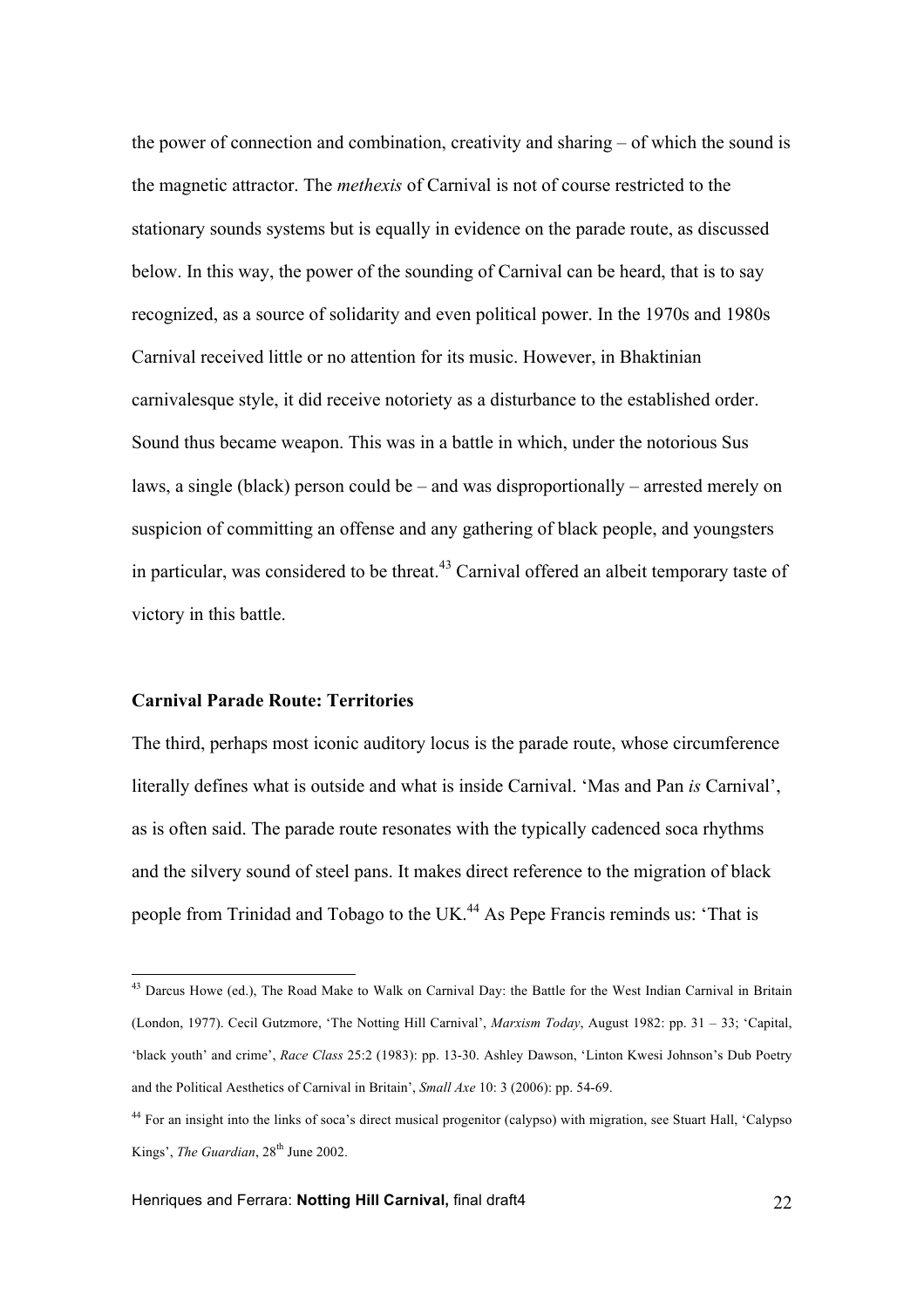how it all began…with a group of steel band musicians moving around the area of the fayre with their pans on the neck…when Russell Henderson's…Steelpan Combo hit the streets'.<sup>45</sup> Soon afterwards, the floats were introduced. In the early days, original steel pan tunes and soca compositions lived side-by-side with steel pan versions of popular English songs, thus 'blending' – as Francis says – the British pop score with the sound of the pans.<sup>46</sup> This peculiarity still characterises the genre, as evidenced in the sounds of numerous soca and steel pan contests held worldwide.

The 2012 Carnival fielded a total of 57 mas bands and 13 steel bands paraded around the edge of the area between Sunday (the more family-oriented Children's Day) and Monday.<sup>47</sup> Today the route consists of a parade of massive trucks each carrying a float on which the ensembles play live music.<sup>48</sup> Mas paraders – men, women and children – in costumes dance after each float. Each mas, each ensemble and each float belongs to a specific local group, which is responsible for the designing and sewing the costumes, composing and rehearsing the scores and maintaining the floats in good working order. The atmosphere is one of 'positive competition', the term used by Mangrove Steelband's leader Matthew Phillips.<sup>49</sup>

The multi-media, multi-sensory and embodied nature of sounding brought out by the music stages and sound systems is also very much in evidence on the parade route.

## Henriques and Ferrara: **Notting Hill Carnival,** final draft4 **1998** 23

 <sup>45</sup> Interview, August 2012.

<sup>46</sup> Interview, August 2012.

 $47$  Figures provided during the 2012 Carnival Press Release, held at The Tabernacle, London, on  $21<sup>th</sup>$  August 2012.

<sup>&</sup>lt;sup>48</sup> Occasionally, floats can also be phonographic, i.e. they can play recorded music through sets of amplifiers.

<sup>49</sup> Interview, August 2012.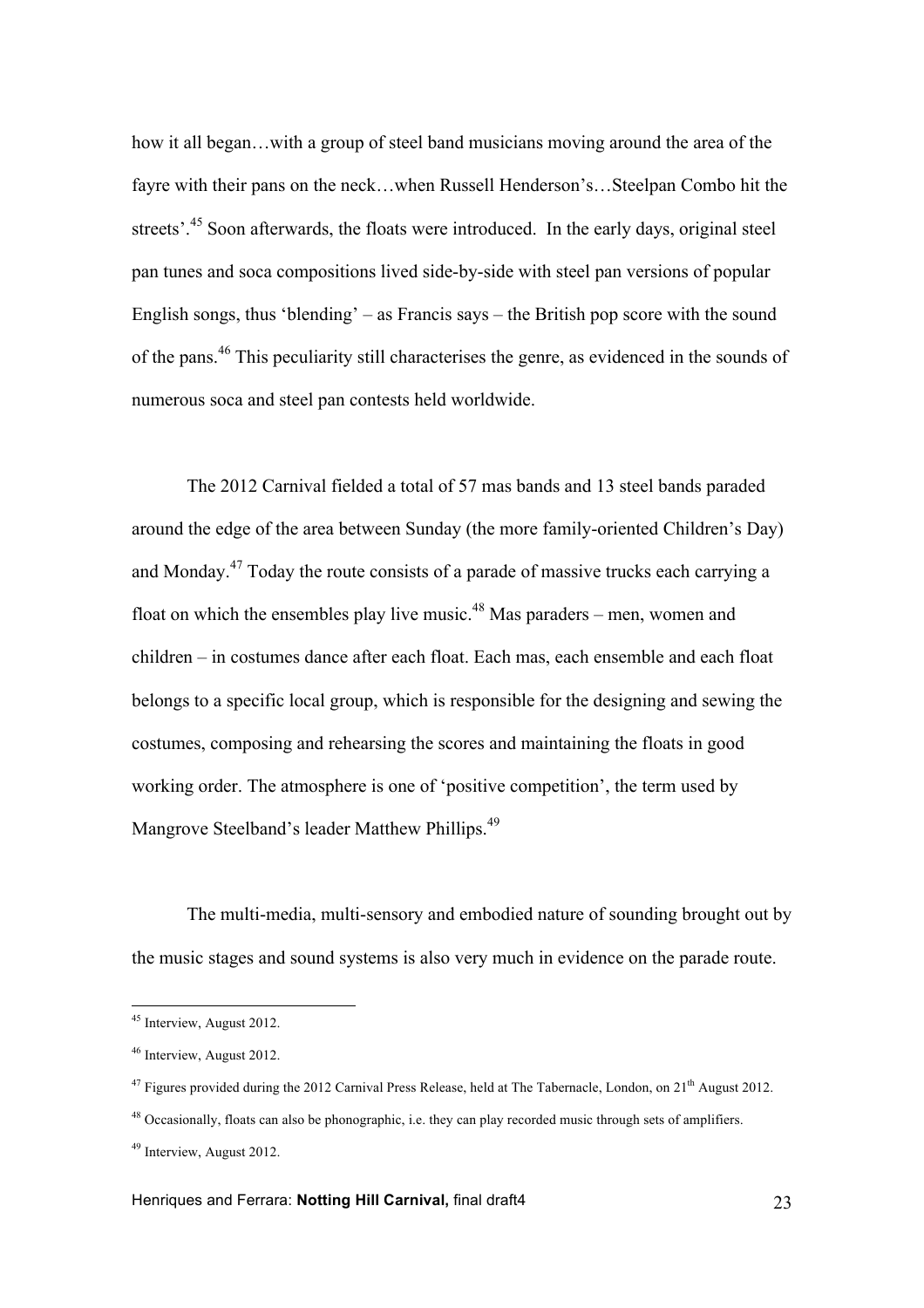Besides their mobility, this is further energized with the *motility*, that is, the bodily movement of those playing Mas. These are the Trinidadian dancing masquerades and steel pan and soca floats circulating around the edge of the Carnival area. Both women and men dancers are involved in the Mas parades and Pan floats, while the design and preparation of the costumes is mainly a women-led activity. As Matthew Phillips explains, the preparation of costumes takes many months and is carried out in the nonworking hours of the week. It is a 'hands-on' activity, where bodily-cultural skills are collectively employed in a shoulder-to-shoulder work that occupies long spans of time:

> It takes a great deal of work with the Mas. It's also a question of pride. It makes you proud, what you achieve together. […] Then you must see that for somebody this is not their real job. You'll have to come […] after 7 p.m. – when everybody comes and gives their time, their creativity".<sup>50</sup>

This produces the impressive appearance of the Mas and Pan parades, that is, the elaborated and flamboyant costumes designed and individually hand-made for the dancing procession. The extravagance, colorfulness and excess of the costumes is primarily an address for the eye. The Western ocular-centric hierarchy of the senses – with vision on top – is very much expressed in the popularity of playing Mas.

While the costumes are primarily designed to attract the eye, however, the large often-feathered apparatus of costumes also have to be worn by the kinetic fleshly machines of dancing bodies. As Pepe Francis puts it, 'the real bodily work of the

 <sup>50</sup> Interview, August 2012.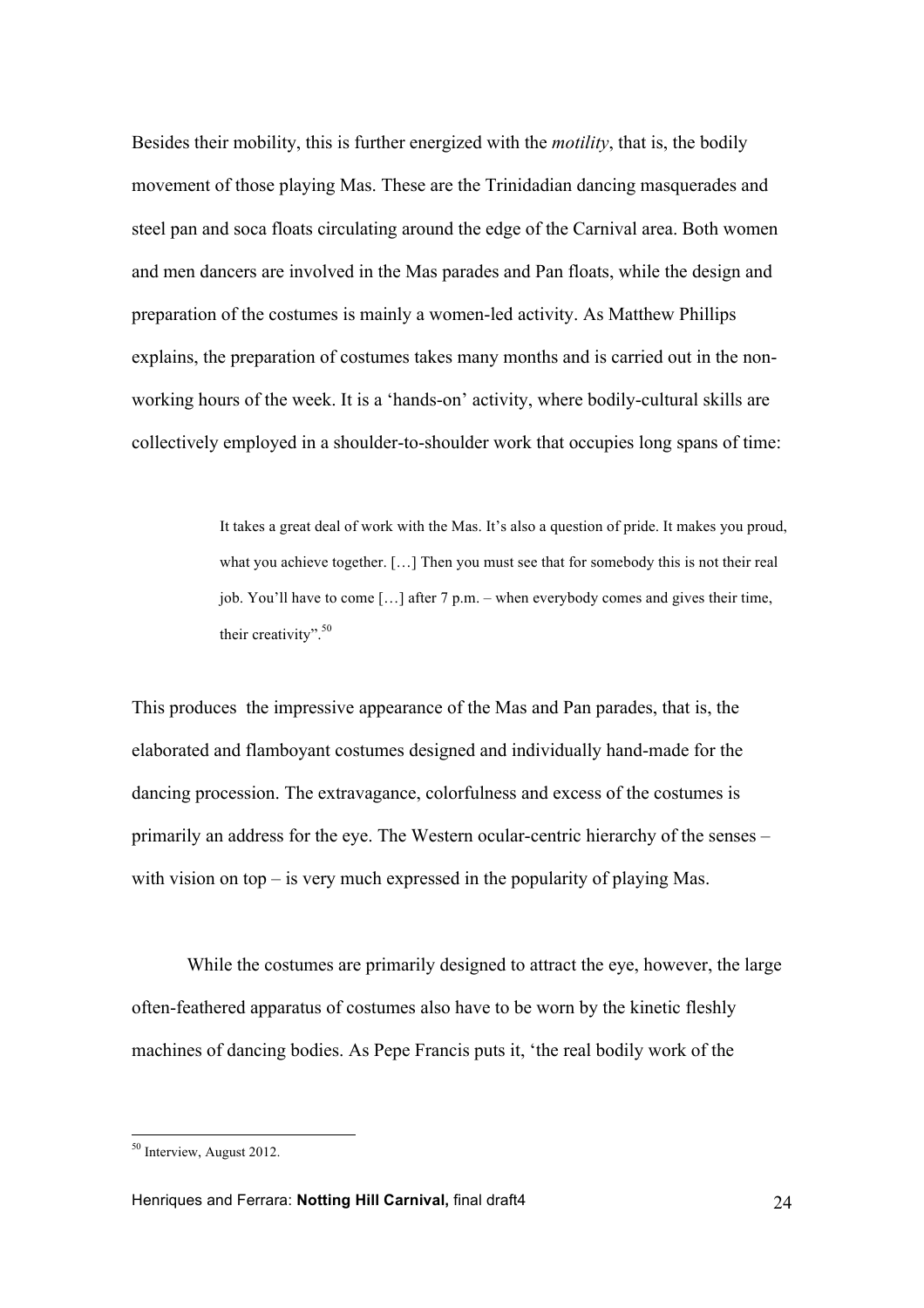Carnival is indeed the mas, the dancers'.<sup>51</sup> Dance can be considered an energetic transduction of bodily currents of sounding. As the music induces movement the sonic is transduced into both kinetic energy and visual impact.

# **[Insert Fig. 4 here - Mangrove Mas, Costume preparation. © Beatrice Ferrara]**

Mangrove Mas' 2012 costume design by Broken Feather exemplifies this cooperation of all the senses through corporeal movement. The chosen theme itself is that of the body – 'Virtues of Athleticism.' This was intended as a homage to the Olympic Games hosted in London in the weeks preceding the Carnival. Introducing us into the room at the Tabernacle in Powis Square, London – where the costumes had been designed and were being sewn – one Mas member explained the concept behind the choice of the theme:

> Every year it gets more and more challenging! It sounded exciting for this year's masquerade to go and use this – to get into the general excitement for the Olympics: 'the virtues of an athlete'. 'Cause basically what you see in an athlete is a balanced use of some things we have singled out here – like speed, or power, or agility, or balance.<sup>52</sup>

The Mas member then showed us a mind map realized on one of the walls of the room. A piece of cardboard was hung for each of the 'virtues'. Each piece of cardboard was surrounded by a great numbers of magazine clippings, hand-made drawings, costume

 <sup>51</sup> Interview, August 2012.

<sup>52</sup> Interview, August 2012.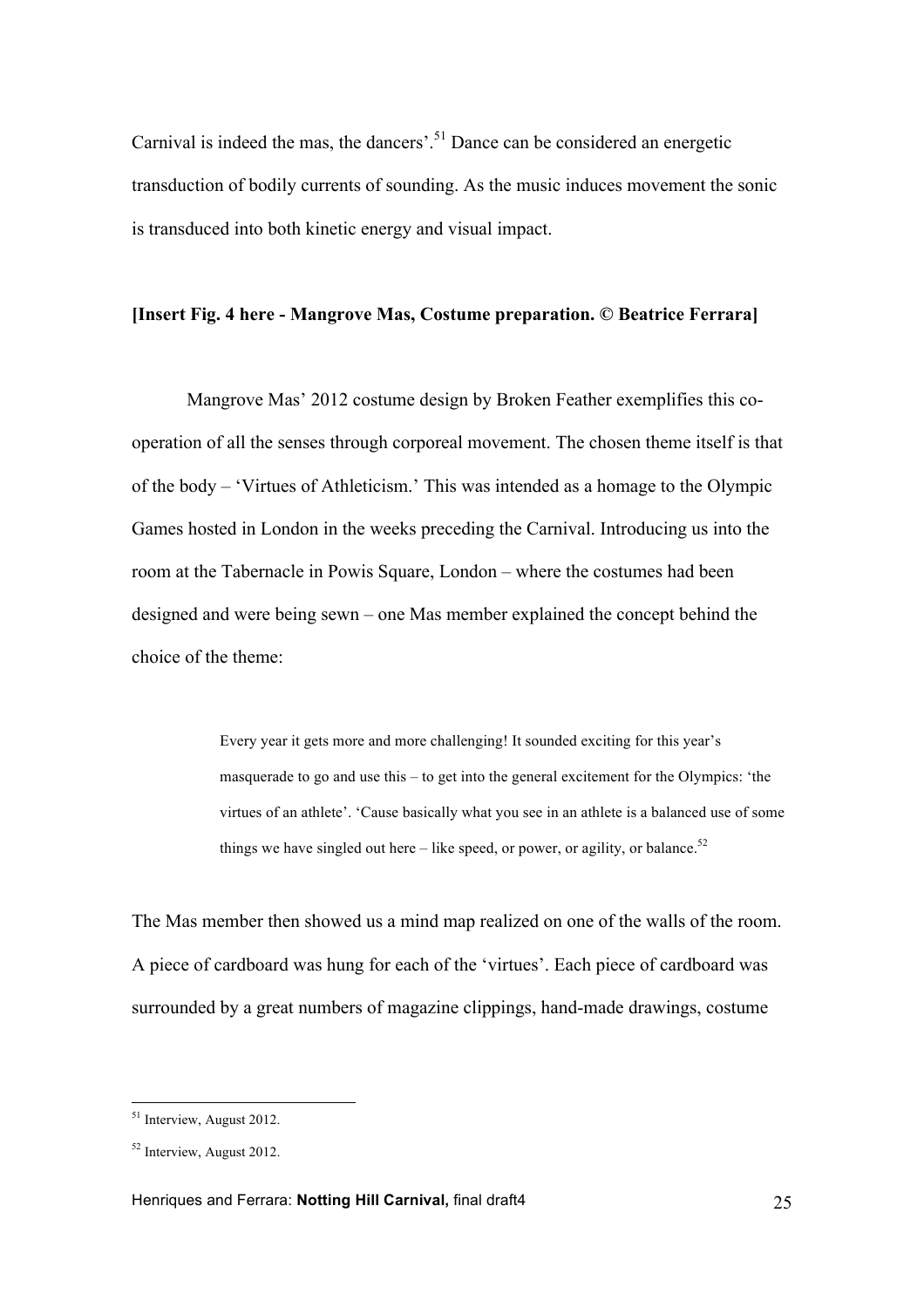sketches – all relating a series of animal, natural, human and mechanical elements to a specific 'virtue' such as speed, balance, power, agility and so on.

 As our Interviewee clarified, the creation of such a mind map through images and visual evocations was meant as a process to single out some material, spiritual, human and non-human features that could help a body in motion enhance a specific virtue and had therefore to be amplified through some specific aspects of the costumes. A certain design would therefore mobilize a certain part of the body and lead to a certain effect and quality of movement when worn in dance, thus creating a transduction from the visual, to the tactile, to the aural dimension. This was the case, for example, with a pony-tailed headpiece designed to complete a male costume.

> You've got to know what movement will give you what you want, and the costumes are designed to stress that thing. See that horsetail there on top of that headpiece? That will add a special something when you move your head, will make the movement seem much stronger…like – it will draw it in the air, if you know what I mean!<sup>53</sup>

The phenomenon of energetic transduction involving the ear, the arms, the legs, the guts, and all the corporeal matter involved in dance is often given full credit in the wisdom of Carnival. This is especially true of the relation between steel pan drumming and mas dancing. As Pepe Francis claims, 'The pan is 'the jumbee in the blood'. The sound of the pan that gets in your blood, as in the Camboulay and the Jouvay'.<sup>54</sup> This

 <sup>53</sup> Interview, August 2012.

<sup>54</sup> Interview, August 2012.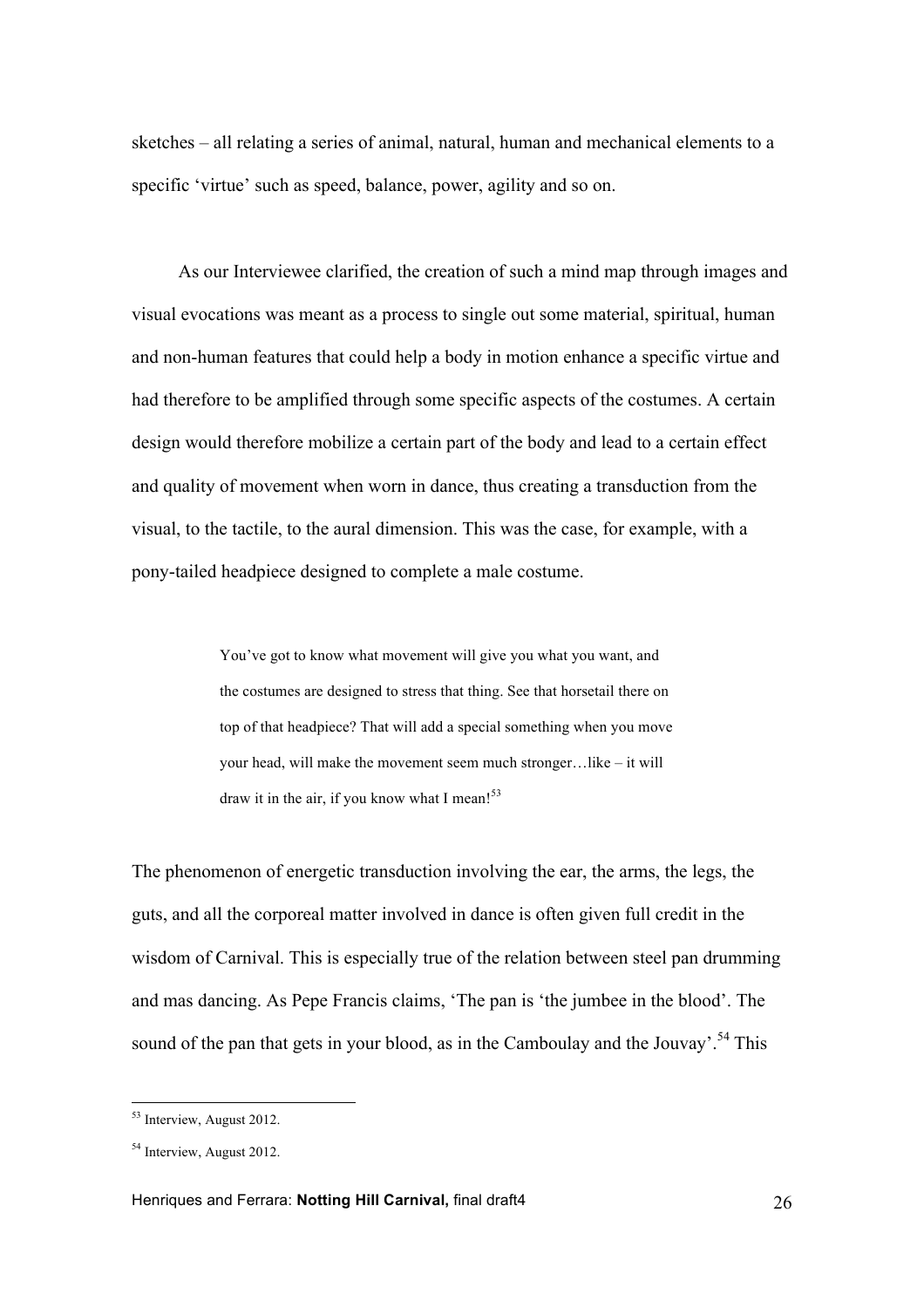hints at the release of a surplus energy, which is of course also to be accounted for in its social dimension. As Francis adds, 'The sound of the pan is linked with migration. With colonialism, too… Music and rhythm as 'releaving', as a breath of fresh air… for the people playing and the people listening. The sound of Carnival…is a very carefully orchestrated… collective excitement'. <sup>55</sup> The Carnival parade provides a good example of this that we can now examine in more detail.

The steel pan, the musical instrument that is the unique invention of the Trinidad and Tobago Carnival, makes an excellent example of how sound can come to define music. The steel pan is seldom played on the music stages, but the steel pan orchestra is the traditional musical medium of the Carnival parade. An orchestra of up to thirty panplayers (with soprano, mezzosoprano, alto, baritone and bass pans) is carried on the Carnival float, as described below. Steel pans are traditionally made out of 55-gallon used oil drums and are played with rubber-tipped sticks of different sizes – this creates the distinctive metallic 'tinning' sound that makes pans recognizable. A chromatically pitched idiophone instrument, the pan produces its sound only through the vibrations of its material surfaces and cavities. It has no strings or membranes.

After the stretching process of the sheet metal into a bowl shape – called 'sinking' – pans are made to 'sing' by marking the pattern of the notes on the surface and tuning the instrument. Making the pans 'sing' in the proper way is a sound-related activity heavily relying on acoustic training, that is, socioculturally acquired experience and bodily, or ear-based, knowledge. As Pepe Francis – chairperson of the British

 <sup>55</sup> Interview, August 2012.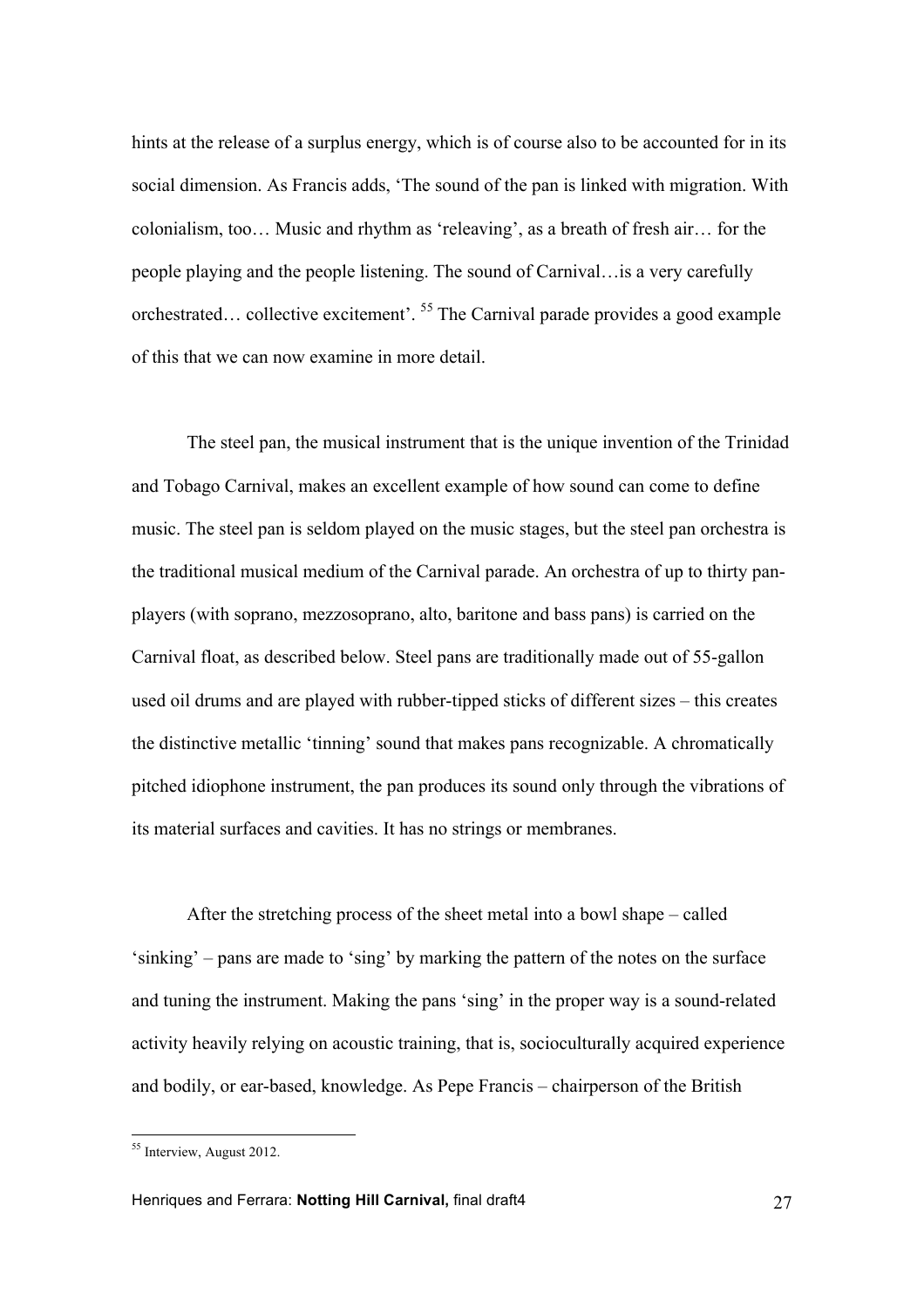Association of Steelbands and manager of Ebony Steel Band – explains, the material quality of the pan is strictly linked with the performance skills and sociocultural reverberations of the instrument:

> The pan was born a poor instrument. Its material quality says it all – metal, you know? It was oil barrels ... The links with migrations are very important. But it can be complex though, it can be subtle, you see? And here we talk of a band – mind it – an orchestra. … It takes a certain kind of knowledge – knowing how to listen, learning to know when a sound works … It is a 'hands on' activity. 'Hands-on' is how one makes music. You have your hands on something.

He then goes on to explain what this kind of involvement means:

… this is a total involvement, where you're into music and into education. Steelbands are about education, too. Steelbands are not just playing or what one plays, but also the activities – the educational support you give. You know? Generations of educators and community service.<sup>56</sup>

In saying this Pepe Francis is in fact broadening out the idea of what music is in a way in which Christopher Small would entirely approve as consistent with his concept of *musicking*.

 As well as the intensities and multi-sensory experience of sounding for which the stationary sound systems on the street corners provide evidence, the Carnival parade offers a further dimension to understanding of the sounding of Carnival – *movement of* 

 <sup>56</sup> Interview, August 2012.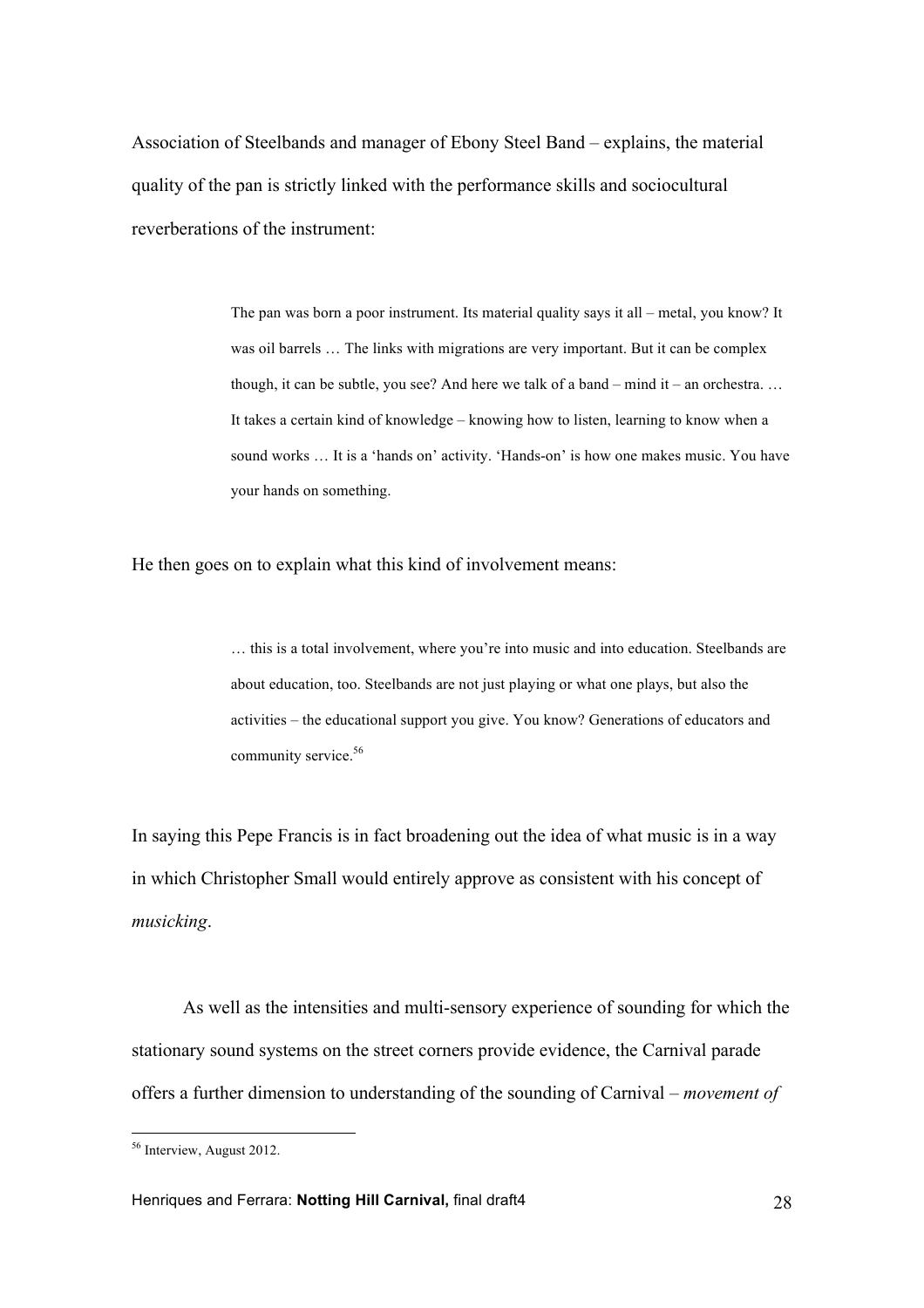*travel*. Whereas with the stages and the sound systems the dynamics are related to the movement of the crowd and the sonic space and place are defined from *within* the intensities, with the parade the effect and affects of sounding are taken literally a step further with the *movement* of sound through space and place. In this way sounding is defined from *without*, that is, the *extending* of space through sound as an 'extensification'. Here the movement is that of both the sound source on the float and the audience, as the mas players following on behind. For the bystanders on either side of the route, the sound source passes in front of them, from one side to the other.

The sounding of the parade thus literally describes, that is, draws, the space of Carnival. Such an account is in fact entirely consistent with the way Tim Ingold considers that all place is defined in terms of pathways, ways of movement and perambulations. As he puts it, '[places] are like knots, and the threads from which they are tied are lines of wayfaring'.<sup>57</sup> The practice of making space through procession is a very ancient one, as with the Catholic Church's annual saint's day rituals of parading a patron saint's statue around a village or town; or the Ramlila, a Hindu festival which is an enactment of the Vedic Ramayana story, at various cities across India and the diaspora over the period of a week; or the Coventry Passion Plays.<sup>58</sup> Sounding lends itself to a processional sense of time, nowhere more so than with the sounding of Carnival as this configures the music, sound and space of the event.

 <sup>57</sup> Tim Ingold, *Being Alive: Essays on Movement, Knowledge and Description* (London, 2011), p. 149.

<sup>58</sup> Anuradha Kapur, 2006, Actors, Pilgrims, Kings and Gods: The Ramlila of Ramnagar (Kolkata, 2006).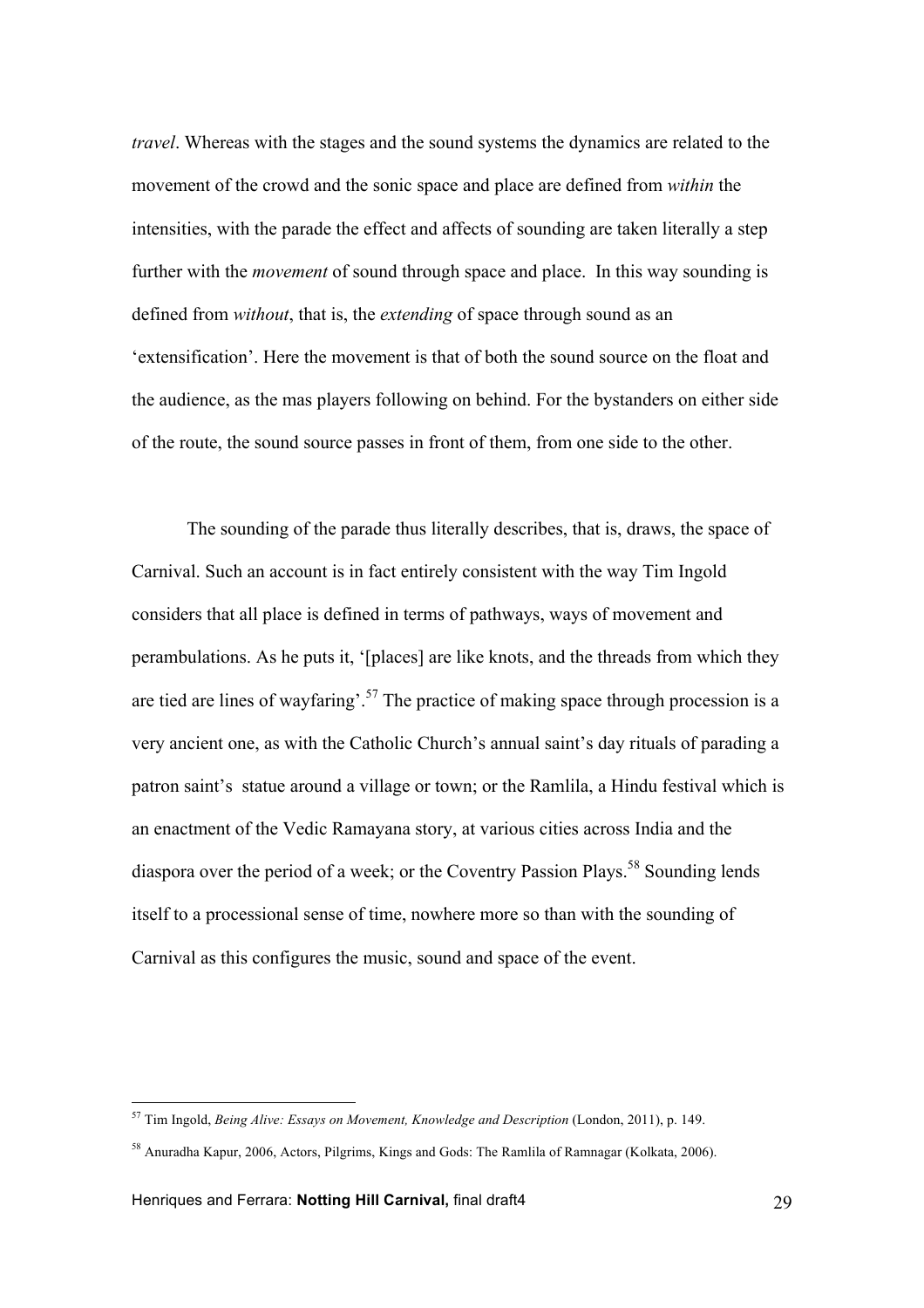The circulating movement of the Carnival parade is an *extending* of space through sound along the streets of the London borough. It is both spectacular and dramatic. Describing the several different qualities of time, the Russian-born French sociologist Georges Gurvitch, identified the last of these as 'explosive time', for which Carnival must count as an excellent example.<sup>59</sup> This rapid spatial extension has also been recognized as having a clear social and political function since the early days of the Carnival, as Pepe Francis suggests, talking about how 'marching on' the area configures an 'expansion' and a 'taking over' of the space.<sup>60</sup> From here, spatial emplacement is compressed into an alternative time-space in which traditional norms are suspended. This is a significant act, especially in the context of the corporeal and sociocultural arrangement of the city spaces during the early days of Carnival.

That sound is most often considered as time-based is what makes the territorializing effects of sounding at Carnival even more interesting. Carnival is a territory defined, bounded, patrolled and enforced through sounding. The concept of territorialisation and de-territorialisation proposed in Deleuze and Guattari's *A Thousand Plateaus* – the title itself employing a spatial term – has been quite widely adopted. <sup>61</sup> Here the term also refers to Isaac Julien's 1984 film *Territories*. <sup>62</sup> At its simplest an auditory territory is that established by a songbird, like the robin, singing their statement of ownership of their garden territory in the morning chorus. Territory

 <sup>59</sup> Georges Gurvitch, *The Spectrum of Social Time* (Dordrecht, 1964).

<sup>60</sup> Interview, August 2012.

<sup>61</sup> Gilles Deleuze and Félix Guattari, *A Thousand Plateaus* (Minneapolis MN, 1987).

<sup>62</sup> *Territories*, dir. Isaac Julien, 1984.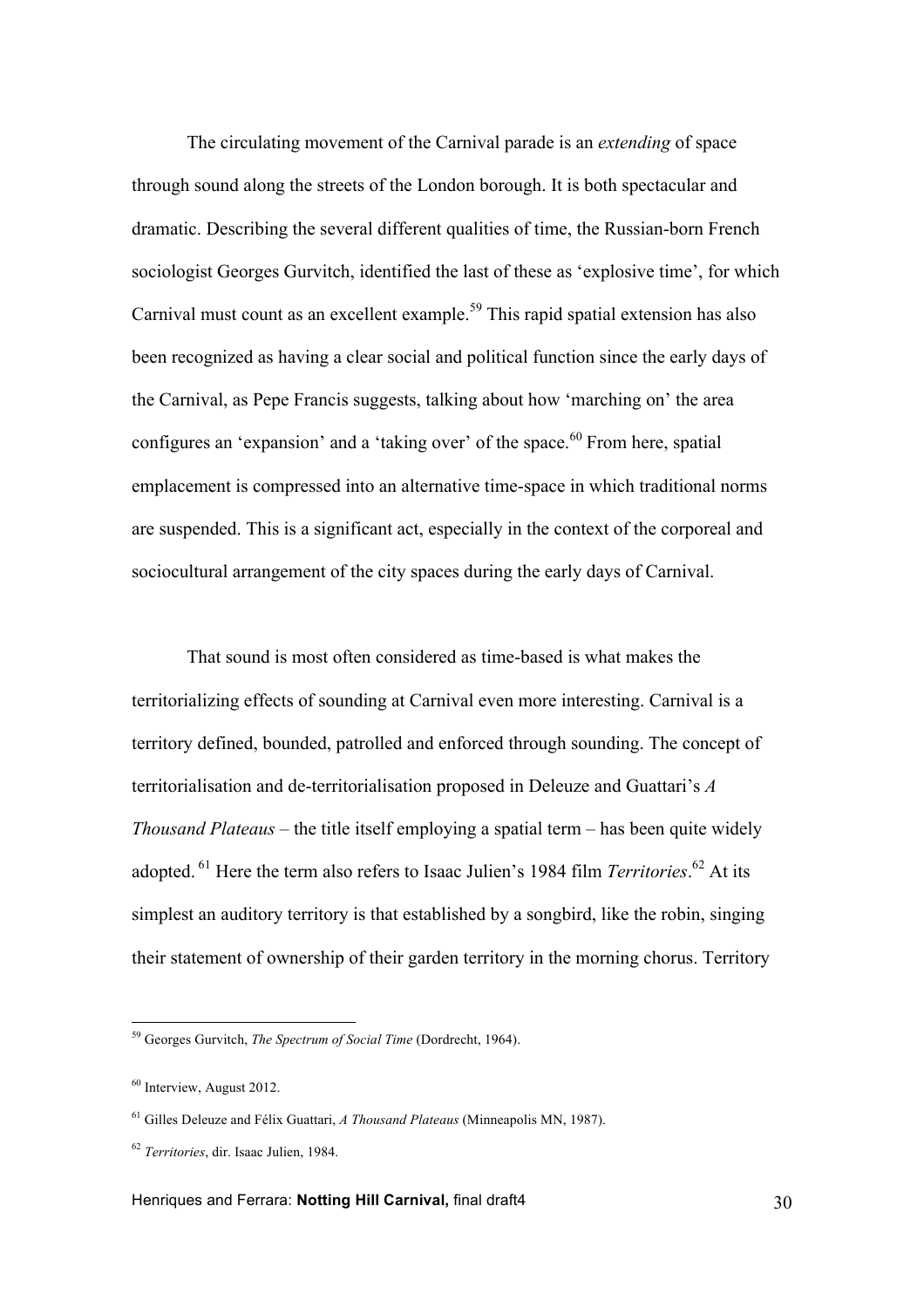more than place, and considerably more than space, has this strong affective quality that fosters the kind of 'tribal' identity that music sub-cultures have often been described as possessing.

 In terms of the sociocultural wavelengths of sounding, its metropolitan and postcolonial setting constitute Carnival at the epicentre of the complex syncretic and diasporic flows that are a particular characteristic of contemporary British popular musical culture. Carnival's *raison d'être* emerges precisely at the crossroad of the many 'routes' that, as Paul Gilroy's famously claims, traverse 'the Black Atlantic'.63 The politics of space, place and territory is also emphasized by the Race Today Collective's Darcus Howe in 1977 in his aptly entitled *The Road Make to Walk on Carnival Day*. 64 Here Howe discusses the importance of the ownership of the streets through sounding, embodied in the revellers' flesh and blood and sheer presence *en masse*, as well as playing mas. This runs counter to the way the streets of Notting Hill, as everywhere, are normally the exclusive territory of vehicular traffic, encasing bodies in steel and plastic, rather than bare skin spattered in the glitter and mud of Carnival.

As with ownership which can be thought of as the foundation stone of capitalism, the ownership of space through sounding has an important affective dimension. This theme has been taken up by Hakim Bey and his concept of T.A.Z. (temporary autonomous zones).<sup>65</sup> This idea has been very much in evidence with the

 <sup>63</sup> Gilroy, *The Black Atlantic*.

<sup>64</sup> Howe (ed.), *The Road*, 1977.

<sup>65</sup> Hakim Bay, *T.A.Z. The Temporary Autonomous Zone. Ontological Anarchy, Poetic Terrorism* (Brooklyn NY, 1991).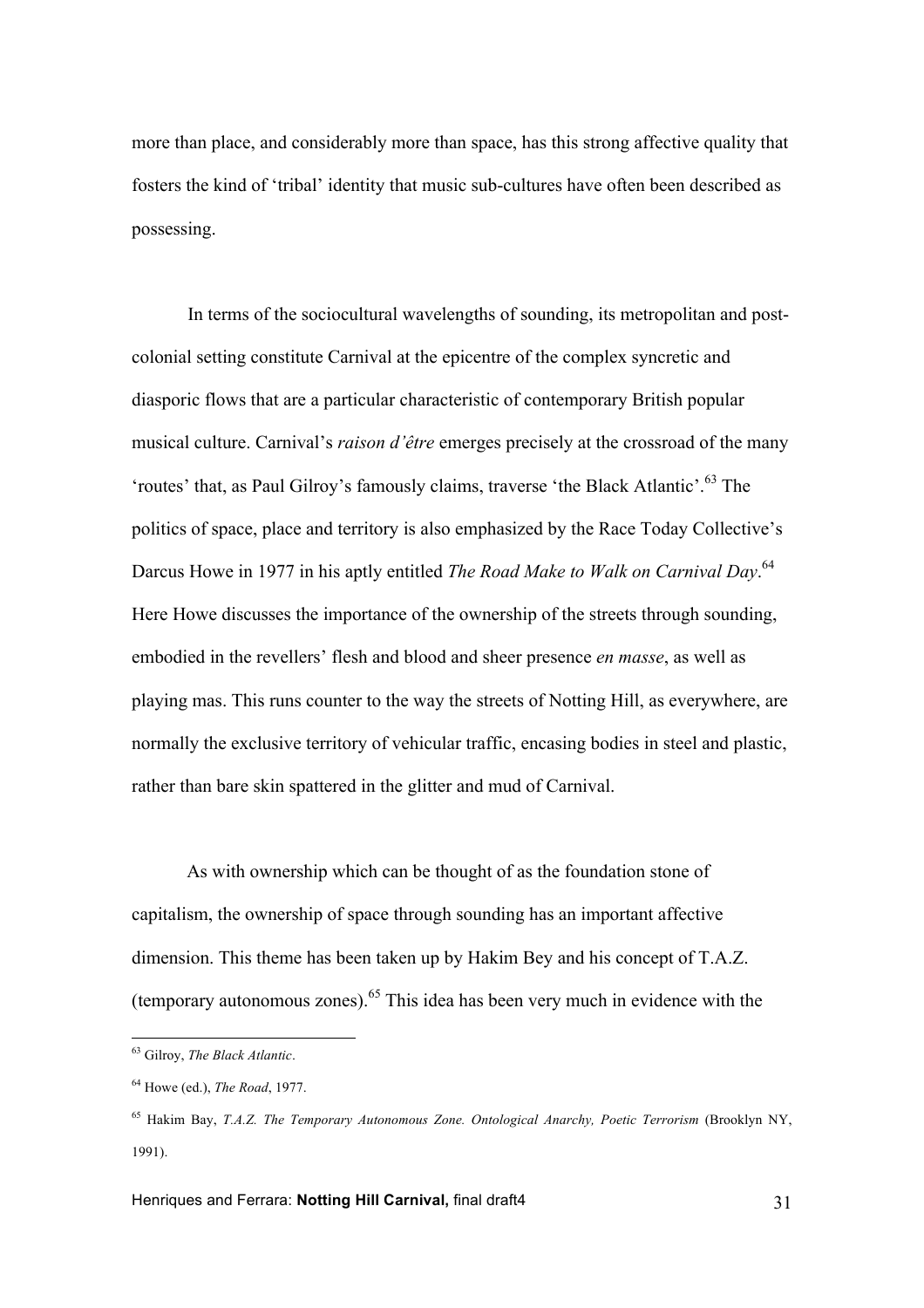Occupy Movement in London and globally in recent years. In New York this also had an important sonic component in the 'human megaphone', whereby – because of the authorities forbidding electronic amplification – speakers' words were relayed by the audience within earshot of the platform back to the entire crowd.<sup>66</sup> This practice created what could be called a *political* acoustic space. Moreover, in its setting of post-colonial London, Carnival is about an affirmation of that most important of all places – especially for diasporic peoples – the place that is called *home*. The parade route is where Carnival allows this to be asserted, extended, celebrated – not to say flaunted.

## **Conclusion: The Diasporic Mix**

In describing the space, place and territory of carnival across the three auditory loci, the intention has been to demonstrate the complexities of both the event and the understanding of the event which might be adequate for a broader understanding of the British music scene. This involves the *extensification* of sounding along the parade route which contrasts and compliments the *intensification* of space through sound that takes place through the use of sound systems. This relationship is a typically auditory one of reciprocation, as with the compression and rarefaction of sound waves, the expansion and compression of audio frequencies on the sound system, the inhaling and exhaling of the breath, or the tension and relaxation of musculature of the mas players.

There is a similar reciprocity between the coming-together or centripetal concentration of cultures, traditions and peoples to make Carnival and its explosive

 <sup>66</sup> See Richard Kim's article in *The Nation*, 3rd October 2011, http://www.thenation.com/blog/163767/we-are-allhuman-microphones-now, accessed 5<sup>th</sup> October 2013, and http://www.youtube.com/watch?v=VIgeGBKur7s, accessed  $5<sup>th</sup>$  October 2013.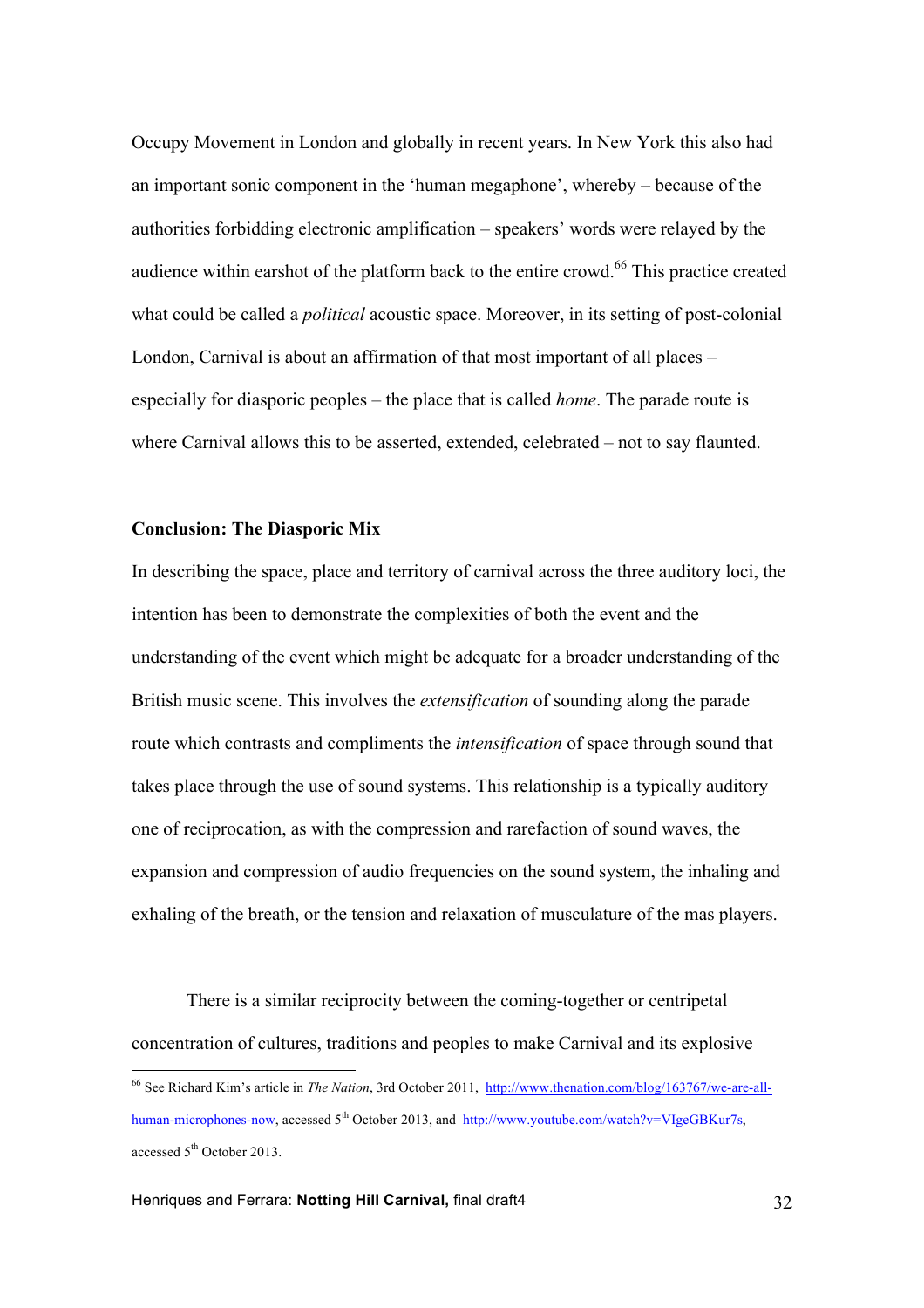centrifugal diasporic expression on the weekend itself. One crowd member brilliantly summarized the spirit of Carnival: 'Jump on a float, lose yourself in the crowd, dance to the sound!' <sup>67</sup> Into the reciprocal dynamics of in-*tens*-ity (dancing to a certain sound by gravitating around the system as in a field of tension) with ex-*pan*-sion (relating to the more extensive movement of following the parade floats), this reveler reminds us of the all-important embodied third dimension of sounding, that is *ex*-stasis (losing one's self).

The delimitating function of the parade route does not constitute an act of total (en)closure, but rather a creative (re)distribution of the space culminating in a proliferation of places regulated by rhythms and specific milieus. Each mas and steel band ensemble gives its own specific signature to a section of the parade. This becomes more and more apparent and distinctly audible as soon as the mas and pan approaches the 'point-of-listening' and the 'point-of-view' of each member of the crowd standing in the outer perimeter of the parade. At the same time, the acoustic properties of sounding allow in turn for a mixing and meshing of the different 'signatures'. Though exemplified in the unique event of Carnival, it is these principles of how sounding operates – analysed in this essay in turn, as if unpacking a mix – that might be useful for understanding the British music scene more generally. It is impossible to hear the music of M.I.A., Dub Colossus, Burial, or Giggs, examples almost at random, without evoking the uniquely British diaspora that Carnival embodies.

## **Bibliography**

Bachelard, Gaston, *The Poetics of Space* (Boston MA: Beacon Press, 1969).

Henriques and Ferrara: **Notting Hill Carnival,** final draft4 **33** and  $\frac{33}{33}$ 

 <sup>67</sup> Interview, August 2012.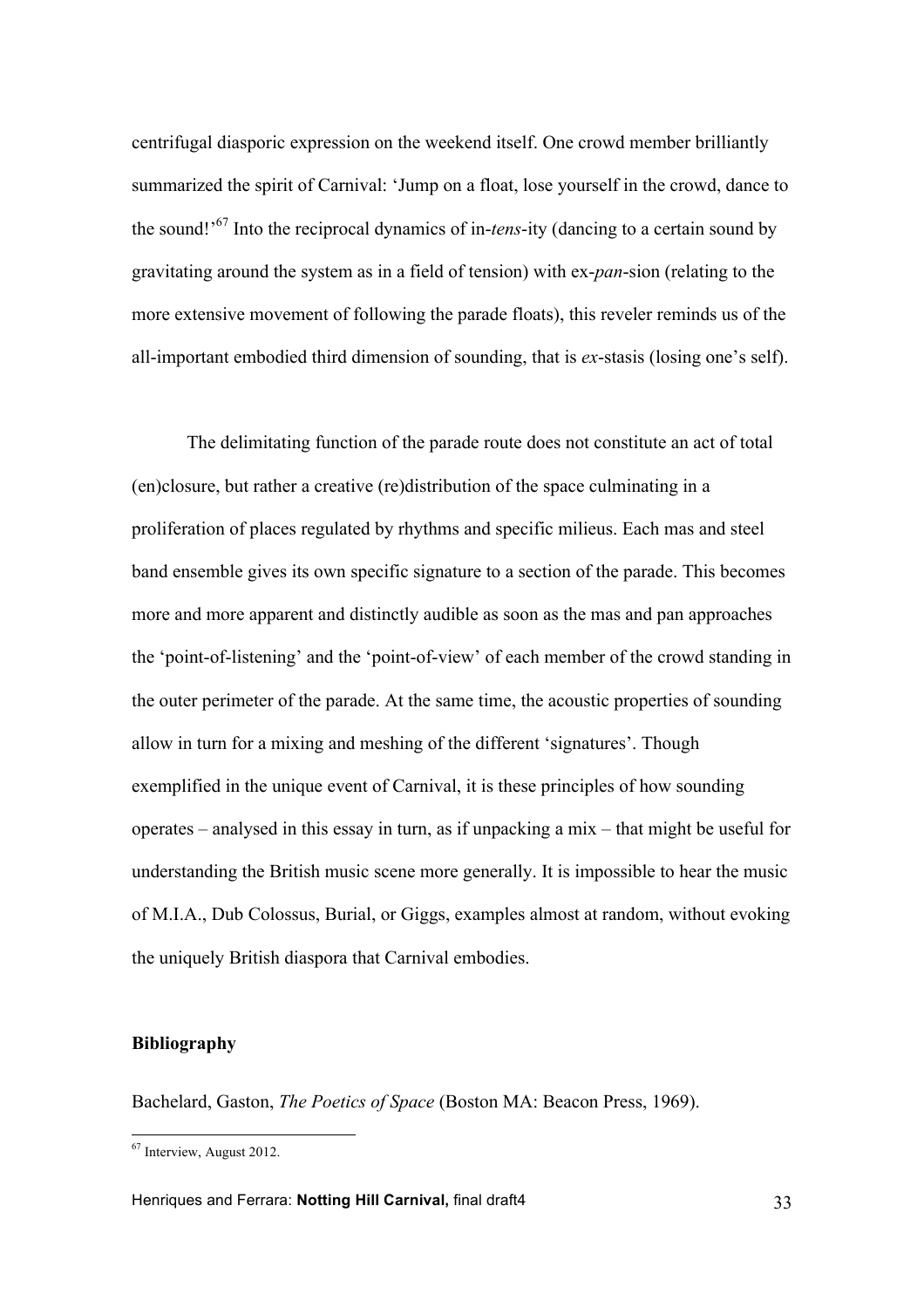- Bakhtin, Mikhail, *Rabelais and His World* (Bloomington IN: Indiana University Press, 2007).
- Baraka, Amiri, *Blues People. Negro Music in White America* (New York NY: Harper Perennial, 1963).
- Bay, Hakim, *T.A.Z. The Temporary Autonomous Zone. Ontological Anarchy, Poetic Terrorism* (Brooklyn NY: Autonomedia, 1991).

Carpenter, Edmund and Marshall McLuhan, eds. *Explorations in Communication.* (Boston: Beacon Press, 1960).

- Carpenter, Edmund, Varley, Frederick and Flaherty, Robert, *Eskimo* (Toronto: University of Toronto Press, 1957).
- Casey, Edward S., *Getting Back Into Place. Toward a Renewed Understanding of the Place-World* (Bloomington IN: Indiana University Press, 1993).
- Casey, Edward S., *The Fate of Place: A Philosophical History* (Berkeley CA: University of California Press, 1998).
- Cohen, Abner, *Masquerade Politics: Explorations in the Structure of Urban Cultural Movements* (Berkeley CA: University of California Press, 1993).
- Connor, Steven, 'The Modern Auditory I', in Roy Porter (ed.), *Rewriting the Self. Histories from the Renaissance to the present* (London: Routledge, 1997).
- Dawson, Ashley, 'Linton Kwesi Johnson's Dub Poetry and the Political Aesthetics of Carnival in Britain', *Small Axe*, 10: 3 (October 2006): 54-69.
- Deleuze, Gilles and Guattari, Félix, *A Thousand Plateaus* (Minneapolis MN: University of Minnesota Press, 1987).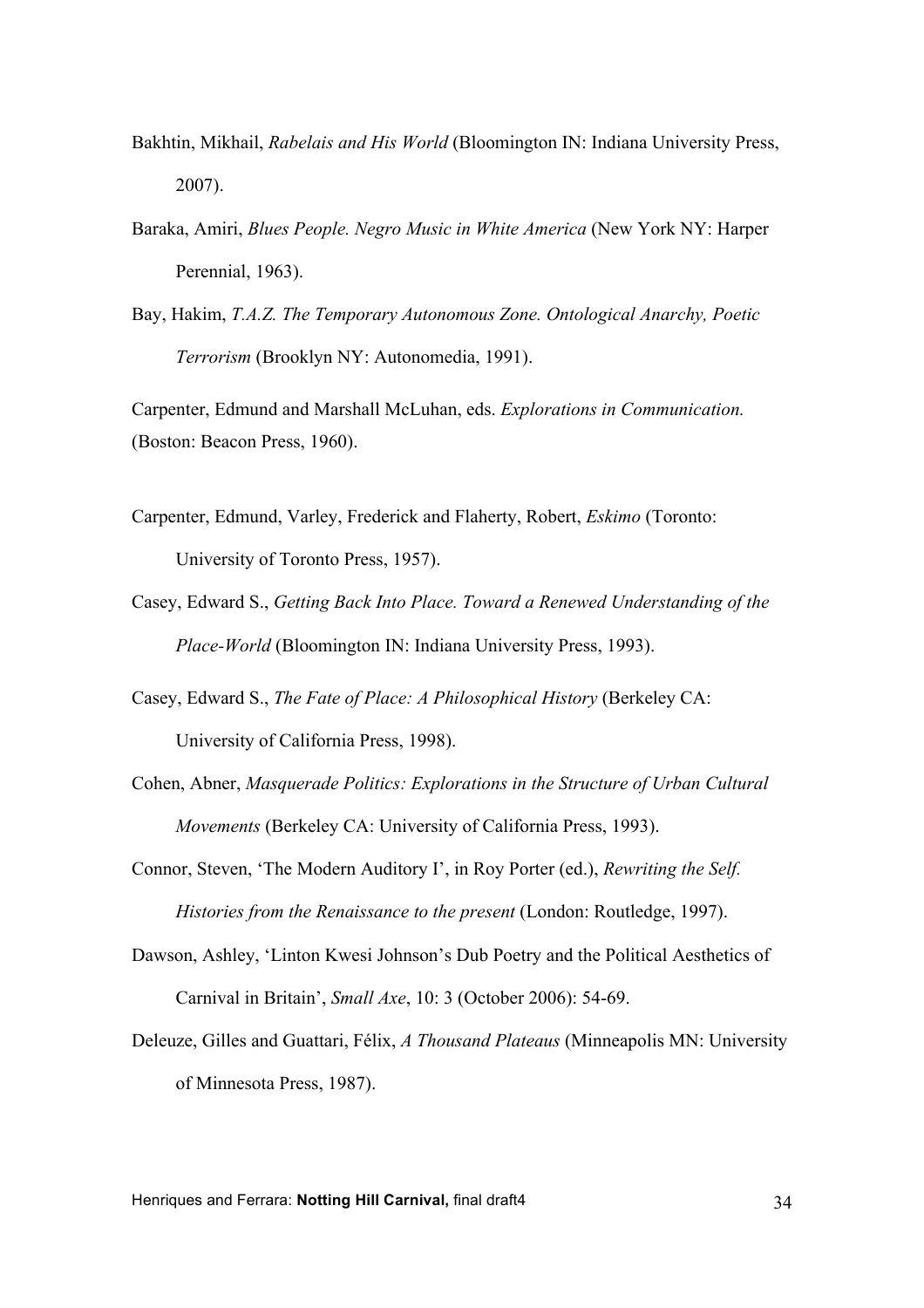Ferrara, Beatrice. ''My measurement of race is rate of vibration': Afrofuturism and the 'molecularization' of race'. *darkmatter Journal* 9: 2 (2013).

Fingers, Al, *Clarks in Jamaica* (London: One Love Book, 2013).

- Gilroy, Paul, *The Black Atlantic. Modernity and Double Consciousness* (London: Verso, 1993).
- Goodman, Steve, 'Speed Tribes. Netwar, Affective Hacking and the Audio-Social', in Thomas Düllo and Franz Liebl (eds.), *Cultural Hacking. Kunst des strategischen Handelns* (Wien: Springer-Verlag, 2005).
- Goodman, Steve, *Sonic Warfare. Sound, Affect, and the Ecology of Fear* (Cambridge MA: MIT, 2010).
- Gurvitch, Georges, *The Spectrum of Social Time* (Dordrecht: Reidel, 1964).
- Gutzmore, Cecil, 'The Notting Hill Carnival', *Marxism Today* (August 1982): 31-33.
- Gutzmore, Cecil, 'Capital, 'black youth' and crime', *Race Class* 25:2 (October 1983): 13-30.
- Hall, Stuart, 'Calypso Kings', *The Guardian* 28<sup>th</sup> June 2002.
- Hebdige, Dick, *Subculture. The Meaning of Style* (London & New York NY: Routledge, 2007).

Henriques, Julian, *Sonic Dominance and the Reggae Sound System*, in *Auditory Culture Reader,* eds. Bull, Michael and Back, Les, pp 451-480 (Oxford: Berg, 2003).

Henriques, Julian, 'Sonic Diaspora, Vibrations and Rhythm. Thinking through the Sounding of the Jamaican Dancehall Session', *African and Black Diaspora* 1: 2 (2008): 215-236.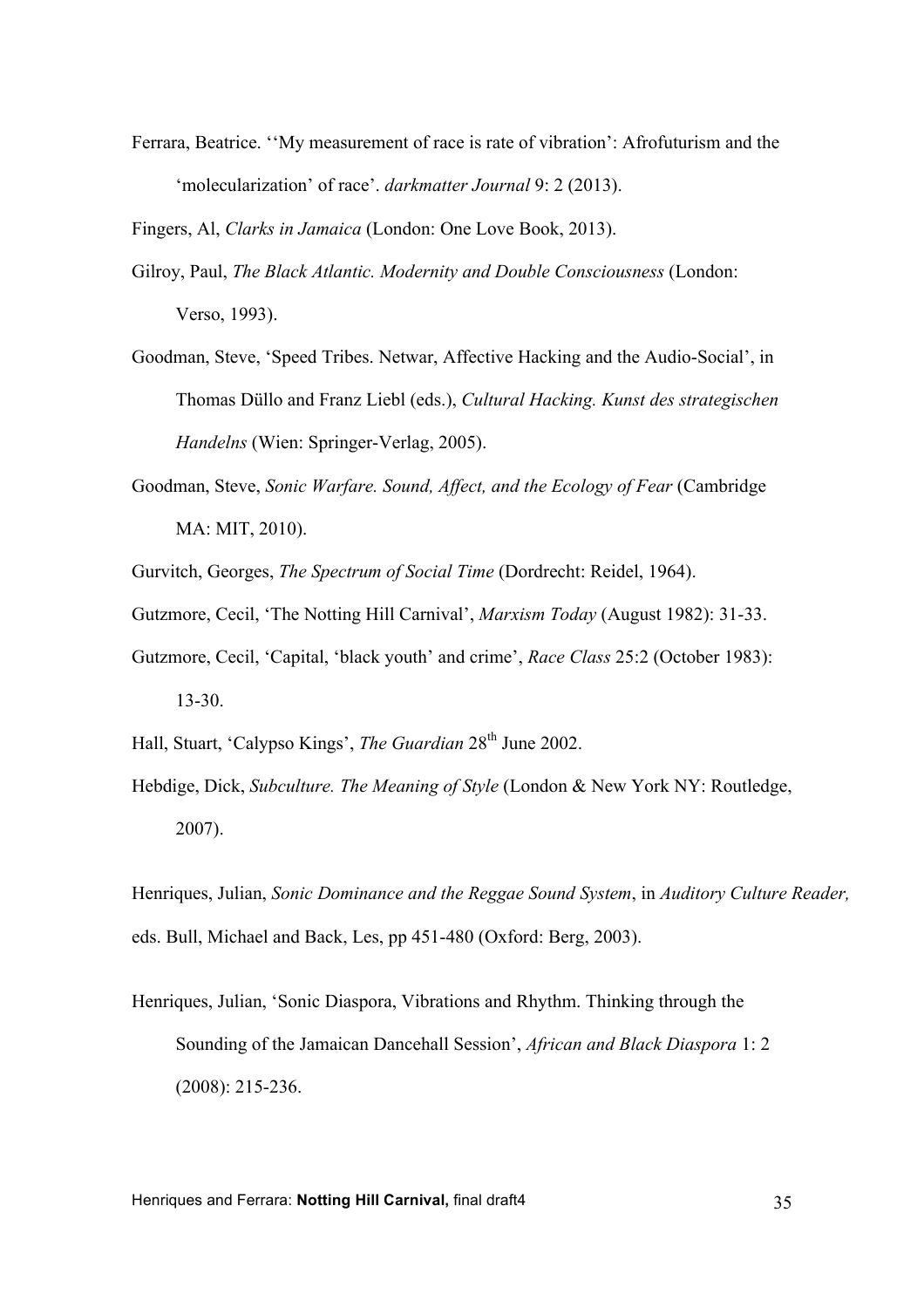- Henriques, Julian, *Sonic Bodies. Reggae Sound Systems, Performance Techniques and Ways of Knowing* (London & New York NY: Continuum, 2011).
- Howe, Darcus (ed.), *The Road Make to Walk on Carnival Day: the Battle for the West Indian Carnival in Britain* (London: Race Today Publications, 1977).
- Ingold, Tim, 'Against soundscape', in Angus Carlyle (ed.), *Autumn Leaves: Sound and the Environment in Artistic Practice* (Paris: Vibro Double Entendre, 2007).

Ingold, Tim, *Being Alive: Essays on Movement, Knowledge and Description* (London: Routledge, 2011).

- Kapur, Anuradha, *Actors, Pilgrims, Kings and Gods: The Ramlila of Ramnagar* (Kolkata: Seagull Books, 2006).
- Levin, David M., *The Body's Recollection of Being: Phenomenological Psychology and the Deconstruction of Nihilism* (London: Routledge & Kegal Paul, 1985).
- Massey, Doreen and Thrift, Nigel, 'The Passion of Place', in Ron Johnston and Michael Williams (eds.), *A Century of British Geography* (Oxford: Oxford University Press, 2003).
- McLuhan, Marshall and Powers, Bruce R., *The Global Village: Transformations in World Life and Media in the 21st Century* (Oxford: Oxford University Press, 2004).
- Munro, Martin, *Different Drummers. Rhythm and Race in the Americas* (Berkley CA: University of California Press, 2010).
- Schafer, Murray R. *The Soundscape: Our sonic Environment and the Tuning of the World* (Rochester: Destiny Books 1994).
- Schaeffer, Pierre (1966) *Traité des objects musicaux*, Paris: Éditions de Seul
- Sheller, Mimi, Citizenship from *Below: Erotic Agency and Caribbean Freedom*,

(Durham: Duke University Press, 2012).

## Henriques and Ferrara: **Notting Hill Carnival,** final draft4 36